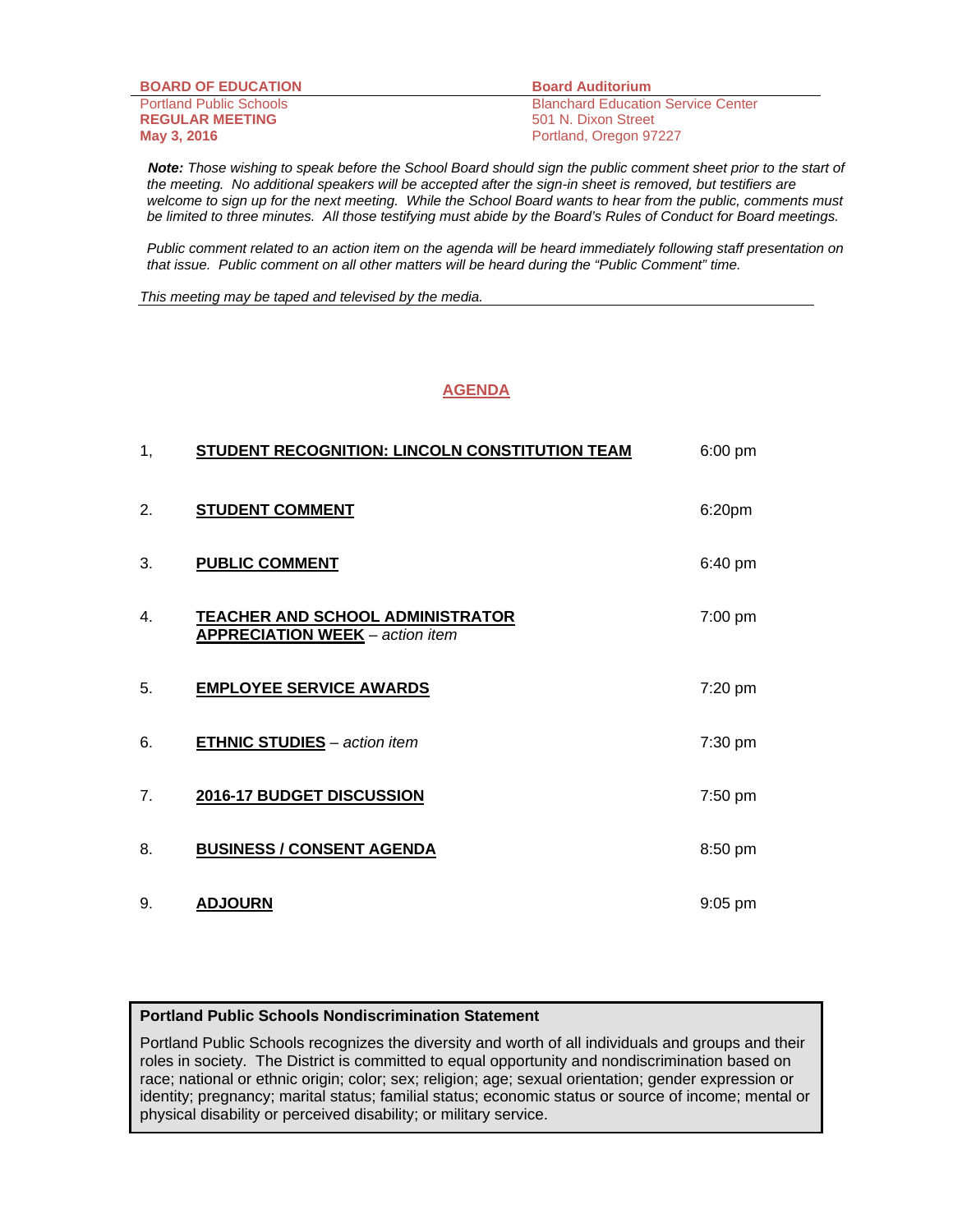

| <b>Amy Ambrosio</b>    | <b>Teacher Roosevelt High School</b>   |
|------------------------|----------------------------------------|
| <b>Paige Battle</b>    | <b>Librarian Grant High School</b>     |
| <b>Gail Brown</b>      | <b>Teacher George Middle School</b>    |
| <b>Rene Canler</b>     | <b>Principal Woodmere Elementary</b>   |
| <b>Kali Capps</b>      | <b>Teacher Jason Lee</b>               |
| <b>David Child</b>     | <b>Teacher Woodlawn</b>                |
| <b>Yolanda Coleman</b> | <b>Asst. Principal King Elementary</b> |
| <b>TJ Fuller</b>       | <b>Principal Rigler Elementary</b>     |
| <b>Shawn Garnett</b>   | <b>Principal Markham Middle School</b> |
| <b>Dylan Leeman</b>    | <b>Teacher Grant High School</b>       |
| <b>Jennifer Lowery</b> | <b>Counselor Arleta</b>                |
| <b>Jeanetta Mashia</b> | <b>Teacher Vernon</b>                  |
| <b>Vangie Shaw</b>     | <b>Teacher Sabin</b>                   |
| <b>Lisa VanClock</b>   | <b>Teacher Grout Elementary</b>        |
| <b>Curtis Wilson</b>   | <b>Principal Benson High School</b>    |
|                        |                                        |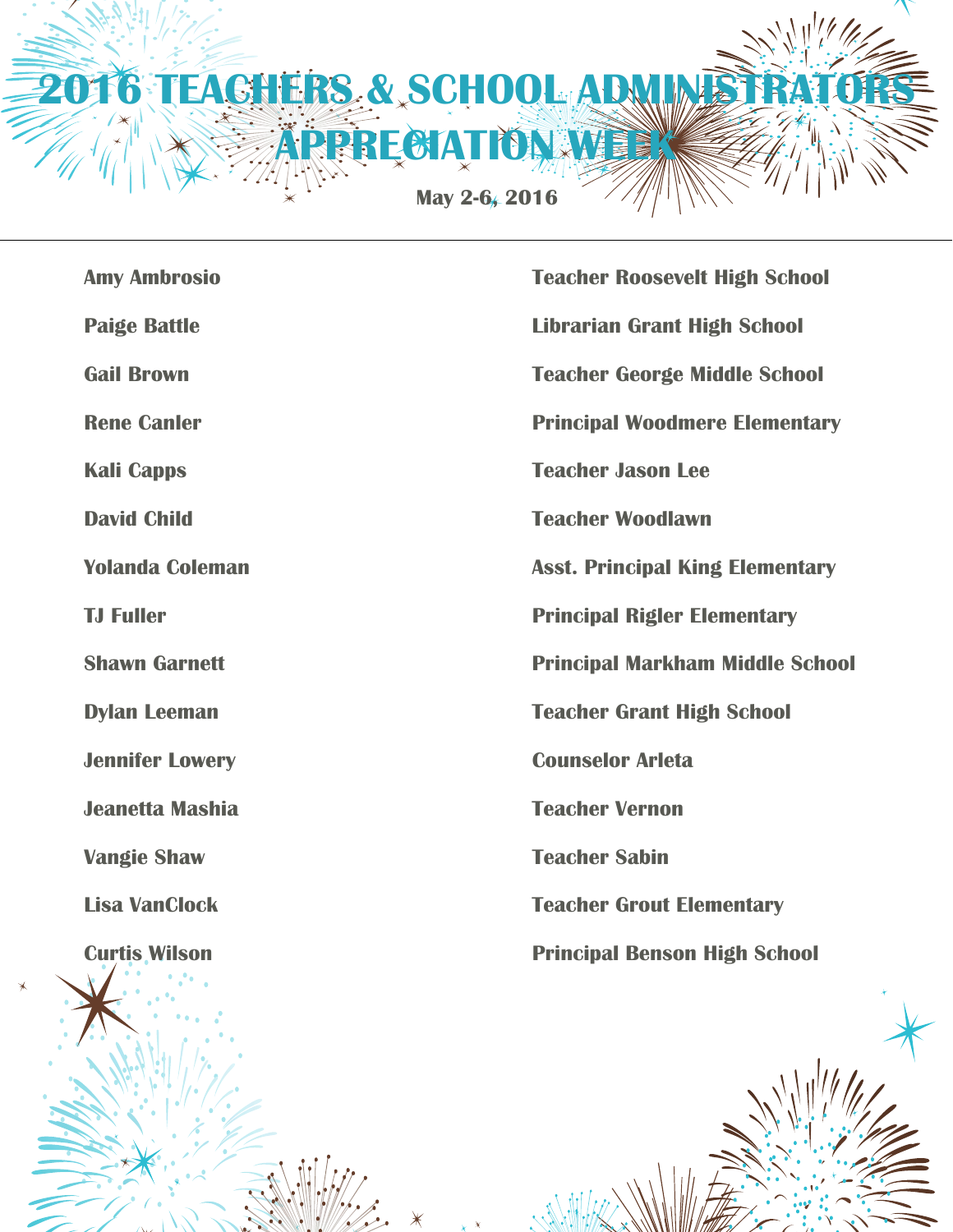### *2015-2016 Years of Service Awards*

The Portland Public Schools Board of Education would like to recognize, congratulate, and extend appreciation to all of the following employees for their devoted service to the students, families, and staff of Portland Public Schools. Your dedication and service to the Portland community are not taken for granted. From July 1, 2015 through June 30, 2016, years of service are honored in five-year increments ranging from five years to forty years. All service award recipients will receive a pin signifying their years of service.

### *Forty Years*

Joseph Keenon Custodian Facility Services Center – Roosevelt

# *Thirty-Five Years*

David Blanchard Teacher Teacher Vestal

### *Thirty Years*

Emily Foster Teacher Teacher Sabin Jill Iverson Teacher Richmond

Eric Brown Custodian Facility Services Center - Benson Carol Davis Teacher Glencoe Elementary School Barbara Page School Psychologist Special Education - BESC Daphne Wood Teacher **Teacher** Ainsworth Elementary School David Woodsworth Teacher Teacher Hosford Middle School

| <b>Teacher</b>                | <b>Roseway Heights</b>                      |
|-------------------------------|---------------------------------------------|
| Paraeducator                  | <b>Special Education - Alameda</b>          |
| <b>Teacher</b>                | <b>Hayhurst</b>                             |
| <b>Teacher</b>                | <b>Lane Middle School</b>                   |
|                               | <b>Sitton Elementary School</b>             |
| <b>Teacher</b>                | Jefferson High School                       |
| <b>Library Assistant</b>      | <b>Hosford Middle School</b>                |
| <b>Teacher</b>                | <b>ESL</b> - Rieke Elementary School        |
| Paraeducator                  | <b>SPED Community Transition Program</b>    |
| Principal                     | Chief Joseph/Ockley Green School            |
| Teacher                       | <b>Buckman Elementary School</b>            |
| Custodian                     | <b>Facility Services Center - Jefferson</b> |
|                               |                                             |
| <b>Food Service Assistant</b> | <b>Nutrition Services</b>                   |
| <b>Teacher</b>                | <b>Boise-Eliot</b>                          |
| <b>Teacher</b>                | <b>Cleveland High School</b>                |
| <b>Teacher</b>                | <b>Special Education - Stephenson</b>       |
| Media Specialist              | <b>Glencoe Elementary School</b>            |
| <b>Teacher</b>                | Creston                                     |
| <b>Teacher</b>                | <b>Gray Middle School</b>                   |
| <b>Teacher</b>                | Headstart - Sacajawea Site                  |
| <b>Teacher</b>                | <b>Gray Middle School</b>                   |
| <b>Teacher</b>                | <b>Madison High School</b>                  |
|                               | <b>Instructional Specialist</b>             |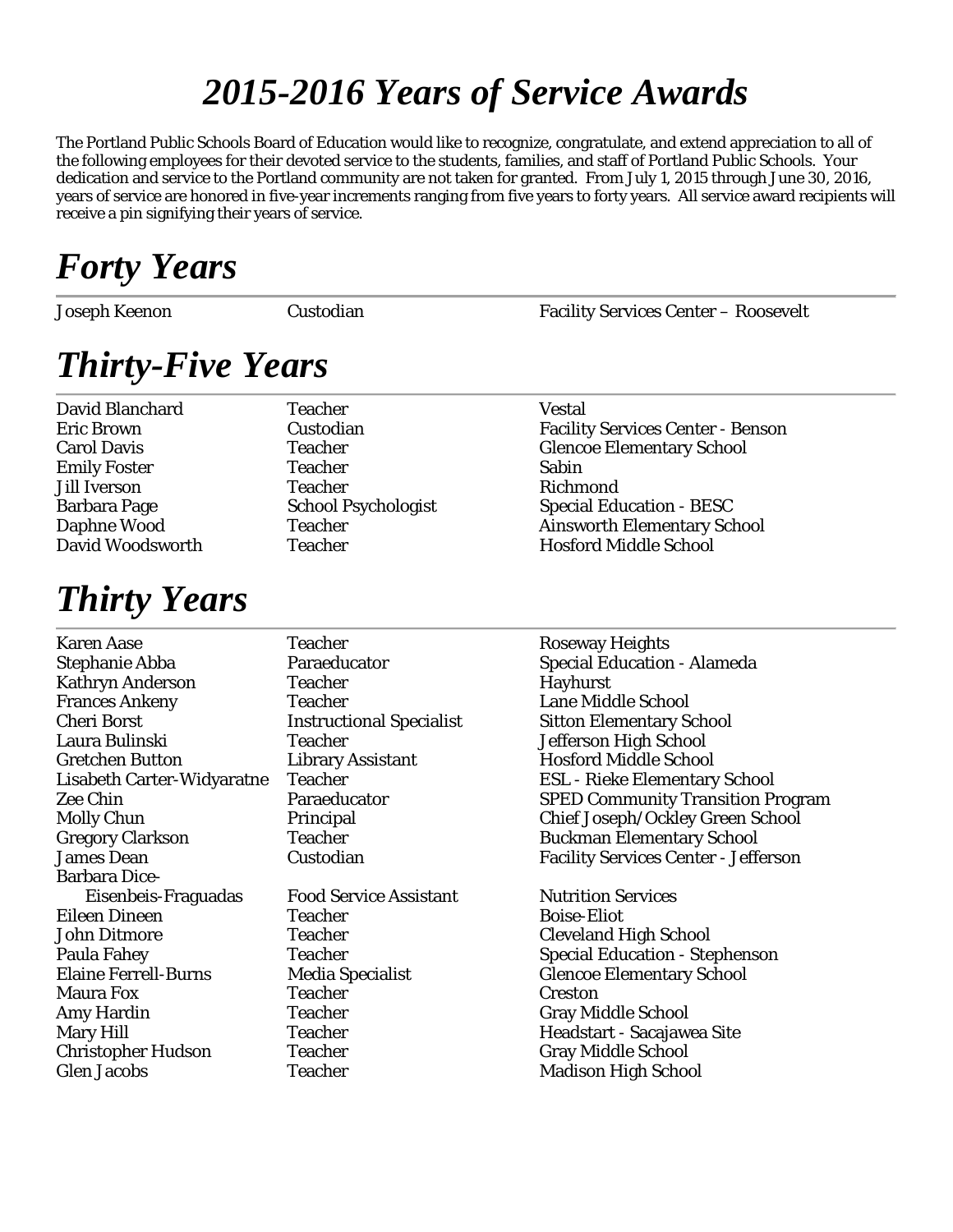# *Thirty Years (continued)*

Patty Kissell Educational Assistant Lent Deborah Lawrence Teacher Teacher Beach Linda McLellan Teacher Teacher Benson High School Steven Musaeus **Teacher** Madison High School Kelly Petrin Teacher Teacher Headstart - Applegate Yvonne Porter Educational Assistant Headstart - Sitton Melanie Ramsey **Teacher** Faubion Barbara Rodgers Bus Driver/Dispatcher Student Transportation Rhonda Taylor **Educational Assistant** Boise-Eliot

Patricia Janson Teacher (Teacher Chief Joseph/Ockley Green School Wende Johnson School Secretary (Teacher School Sunnyside Environmental School (Teacher School Secretary (Teacher School Sunnyside Environmental School Secre Wende Johnson School Secretary Sunnyside Environmental School Debra Madore **Teacher** Teacher Richmond Elementary School Laurie McIntyre Teacher Llewellyn Elementary School Christia Miller Teacher Special Education - Irvington Julie Muchow-Martens Teacher West Sylvan Middle School Carolyn Neal Teacher Grout Elementary School Wesley Reimers **Rover** Rover **Maintenance Services** - BESC Jean Rischiotto Teacher Teacher Bridlemile Elementary School Stephanie Schiada Instructional Specialist Whitman Elementary School Kathy Shimizu Principal's Secretary Maplewood Elementary School Robin Shue Teacher Teacher Beverly Cleary - Hollyrood David Snyder **Assistant Principal** Duniway Elementary School Dawn Soderquist Teacher Teacher Special Education - Scott Michael Strand Custodian Custodian Facility Services Center - Beach Martha Thomas Occupational Therapist Special Education - Jefferson Jennifer Wickham Teacher Special Education - Roseway Heights Major Willis Custodian Facility Services Center - King Julie Wood Principal's Secretary Abernethy Elementary School

### *Twenty-Five Years*

Nadene Adams Teacher Gray Middle School James Anderson Teacher Lane Middle School Natalia Anishchenko Educational Assistant ESL - Harrison Park Julie Cushing Teacher Teacher Sabin Kellie Danzer **Teacher** Teacher **Boise-Eliot** Deborah Engelstad Teacher Grant High School Felissa Feldman Teacher Teacher Headstart - Grout Leanne Gabriel Teacher Franklin High School Gloria Gilbert Principal's Secretary Vestal

Richard Barde Teacher Teacher Bridlemile Elementary School Louise Beltran **Paraeducator** Paraeducator Special Education - Alameda Judith Champion Teacher Teacher Special Education - Cleveland Diana Christensen Principal's Secretary Marysville Elementary School Martin Crouser **Teacher** Teacher Llewellyn Elementary School Lisa Davidson Teacher Teacher Glencoe Elementary School Rochella Farnand Teacher Chapman Elementary School Nancy Gilbertz Teacher Woodstock Elementary School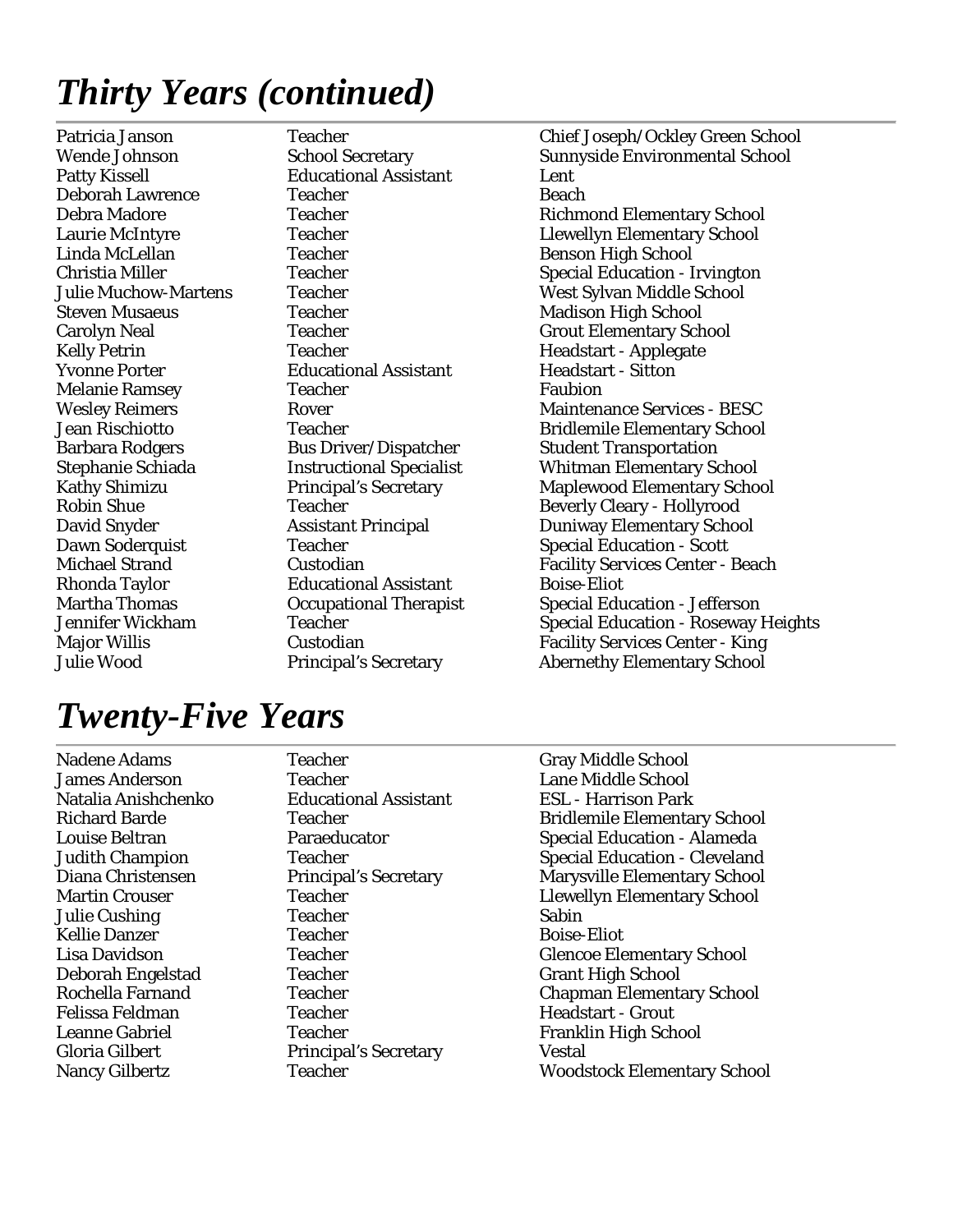### *Twenty-Five Years (continued)*

Leisa Thompson Specialist Enrollment and Transfer Center

Lisa Hibbert Instructional Specialist Creston Rickey Holte **Franklin High School** Teacher Franklin High School Dana Jacobsen Teacher Lewis Elementary School Teacher Glencoe Elementary School Anneliese Meadows Teacher Teacher ESL - Franklin High School Amy Nelson-Cahill Media Specialist Faubion Debra Palamaris Administrative Clerk Civic Use Of Buildings Catherine Pao Teacher Teacher Beach Angella Payne **Principal's Secretary** Grant High School Chris Raujol **Teacher** Teacher Alliance High School Deanna Reisman Teacher Sellwood Middle School Maureen Retherford Confidential Exec Assistant General Counsel - BESC Mike Romanaggi Teacher Lee Jane Schrepping Teacher Astor Teacher Special Education - Vestal Susan Snyder Teacher Lincoln High School David Thompson Teacher Teacher Benson High School

Paulette Haas Custodian Custodian Facility Services Center - BESC Jacqueline Harry Principal's Secretary Roseway Heights Elementary School Sandra Herder Teacher Stephenson Elementary School Kathryn Hunt TOSA Curriculum & Instruction - BESC Victoria Ibarra Custodian Facility Services Center - Skyline Jeffrey Johnson Teacher Teacher Markham Elementary School Karen Jones Teacher Woodmere Elementary School Nancy Lapotin TOSA Curriculum & Instruction - BESC Lindajean Mannthey Lead Food Service Assistant Nutrition Services - Madison Terry Martin Custodian Facility Services Center - da Vinci Arts Carolina Martinez Teacher Chief Joseph/Ockley Green School Carolyn May **Paraeducator** Special Education - Boise-Eliot Ruth McKee Assistive Tech Practitioner Orthopedic Services - Wilcox Gayle McLernon Speech Language Pathologist Special Education - Jefferson Catherine Melton Paraeducator Special Education - Alameda Anne Mesch Teacher Rosa Parks Elementary School Deborah Miller Teacher Beverly Cleary - Rose City Park Thang Nguyen Custodian Custodian Facility Services Center - Roseway Heights Mary Peake **Instructional Specialist** Chief Joseph/Ockley Green School Susan Poscharscky Confidential Exec Assistant Office of School Performance Lynn Safadi Speech Language Pathologist Portland DART Schools - Benson Scott Santangelo Athletic Director Athletics - Franklin High School Kent Siebold Mentor Teacher Professional Development Teach Pamela Smith Administrative Secretary Indian Education Services - Jefferson Donald Streeter Custodian Facility Svcs Ctr - Sunnyside Environment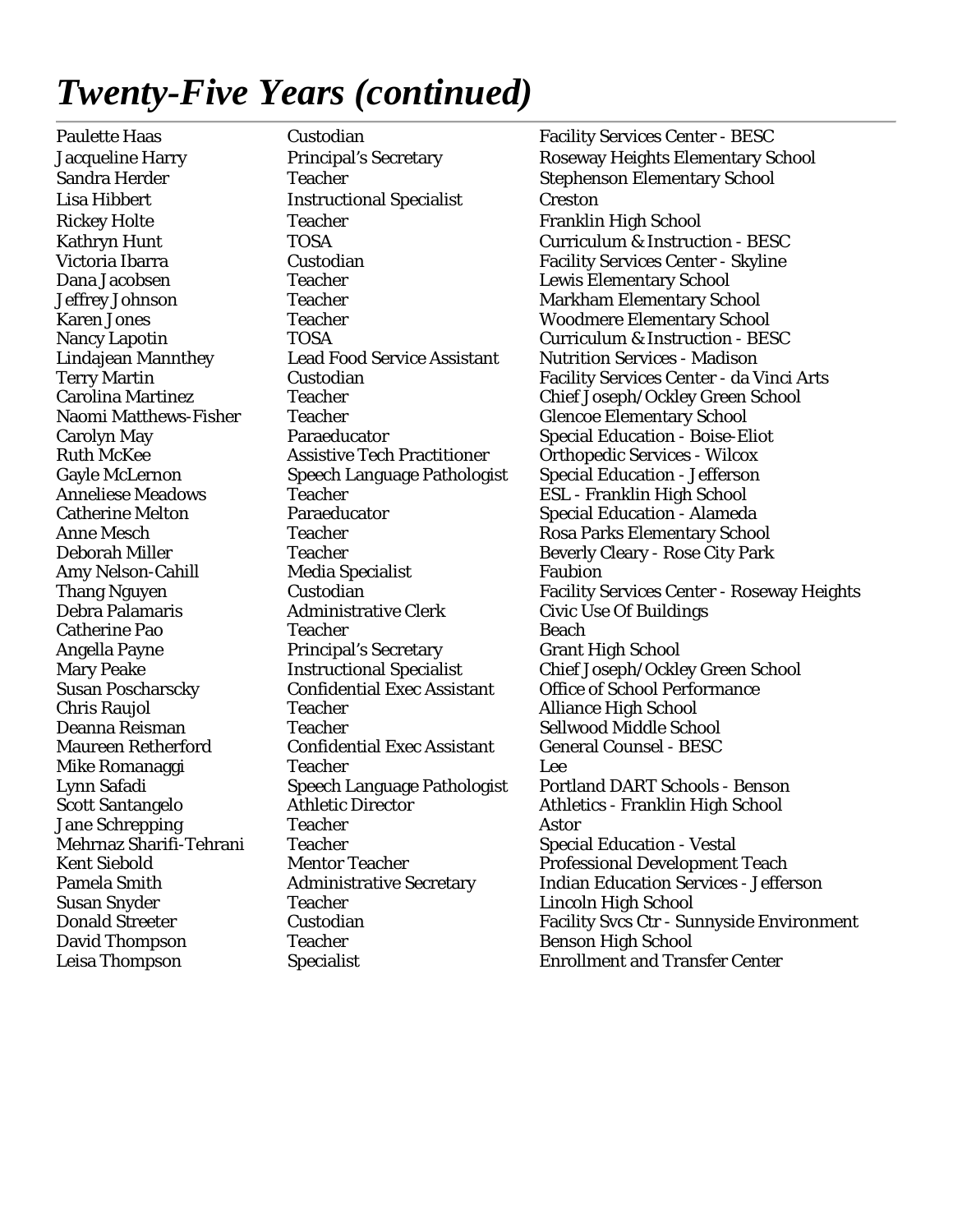### *Twenty Years*

Daniel Anderson Teacher Teacher Grant High School Beth Atagabe Teacher Teacher Roseway Heights Elizabeth Avila Principal's Secretary Franklin High School Michael Bacon Asst Director-Academic Program Dual Language Programs - BESC Kimberly Bertelsen TOSA Talented And Gifted - Rice Site Kathryn Boyea Teacher Teacher Special Education - Roosevelt Rachael Bradley Teacher Teacher Kelly Elementary School Shawn Brannan Paraeducator SPED Community Transition Program Jeffrey Brown Programs Administrator Special Education - BESC Domenica Chaffin Media Specialist Forest Park Dallas Dennis Paraeducator Pioneer-Holladay Center Julia Ehlers LTHT Educational Assistant Vestal Karen Fletcher Occupational Therapy Assistant Special Education - Jefferson Kendra Gardner Teacher Cleveland High School William Gerald Teacher Teacher Beaumont Middle School John Gonzales Teacher Cleveland High School Wayne Harris **Paraeducator** Paraeducator Special Education - Cleveland William Hart **Paraeducator** Special Education - Jackson Tammy Jackson Director-Academic Programs Student Services - Rice Site Cheryl James Vice Principal's Secretary Teen Parent Program - Alliance Andrew D Jaquiss Teacher Teacher Capitol Hill Elementary School Gary Kaiel **Bus Driver** Bus Driver Student Transportation Thomas Kane Teacher Teacher Alliance High School Tamara Landis Educational Assistant Lee Suzanna Lindeman Teacher ESL - Creston John Linder Teacher Creative Science School Andrew Lipson Teacher Teacher Metro Learning Center Maria Mariscal LTHT Educational Assistant Headstart – Applegate Lori Martin Principal's Secretary Beaumont Middle School Judy Matsumoto Speech Language Pathologist Special Education - Woodstock Mary Michael School Psychologist Special Education - George Douglas Miles Teacher Teacher Boise-Eliot Connie Mode Teacher Teacher Sabin Alice Morgan Paraeducator Special Education - Atkinson Earlene Munnerlyn Specialist Jefferson High School Adam Napier **Custodian** Custodian Facility Services Center - Wilson Teri Neufeld-Griffin Teacher Faubion Lisa Newlyn Principal Forest Park Elementary School Genevieve Nordwall Keller Teacher Chapman Elementary School Leslie O'Dell Director-Academic Programs Funded Programs - BESC Sharon Pierce Specialist-Senior Student Transportation Patrisha Porter Teacher Teacher Boise-Eliot Barbara Rhiger Teacher Teacher Headstart - Ramona David Root **Teacher** Special Education - Wilson Jacquelyn Sage Athletic Director Athletics - Jefferson Sylvia Schultz School Psychologist Special Education - Alameda Julie Schumann Teacher Winterhaven Susan Shea Teacher Teacher Grant High School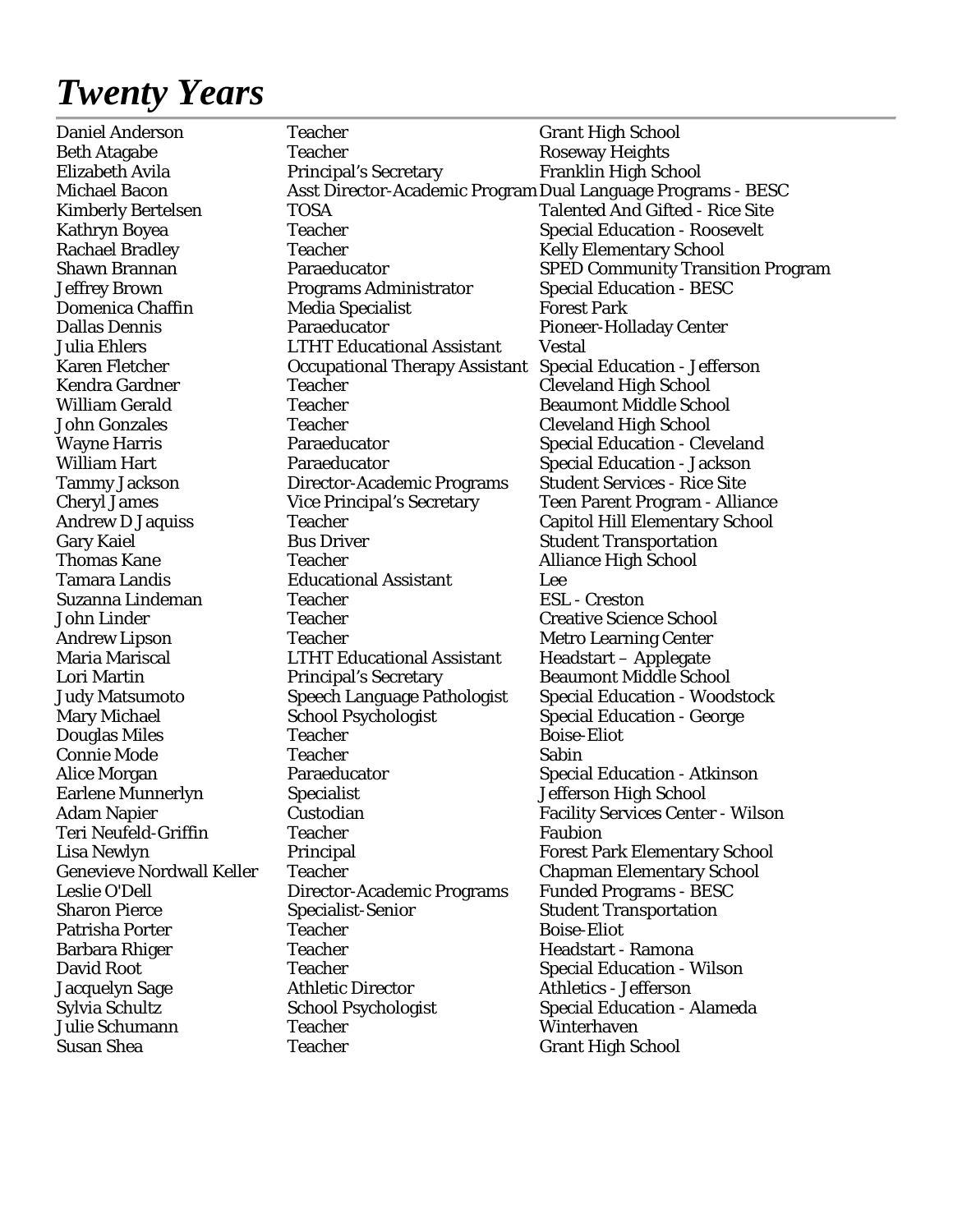### *Twenty Years (continued)*

Jana Sherriff Paraeducator Pioneer-Holladay Center Gwendolyn Sullivan Union Representative (PAT) Human Resources Janice Swanson Food Service Assistant Nutrition Services - BESC Chrystal Watros Academic Programs Admin Special Education - BESC

Denise Strickland Head Custodian Facility Services Center - Cleveland Debbie Sukkau Lead Food Service Assistant Nutrition Services - Woodlawn Sumiko Uchida Teacher **Teacher** Richmond Elementary School Chuck Wilken Steamfitter Maintenance Services - BESC

# *Fifteen Years*

Dida Abuna Community Agent ESL - BESC Francisco Acosta Campus Security Agent Security Services - Alliance Camille Adana Teacher Cleveland High School Karen Akers Principal's Secretary James John Elementary School David Anderson Paraeducator Special Education - Franklin Douglas Bailey Educational Assistant Cleveland High School Teacher Mt Tabor Middle School Julie Baker Bus Driver/Dispatcher Student Transportation Christine Barrar Counselor Lincoln High School Frances Barth Instructional Technology Asst Hayhurst Elementary School Marie Bellavia Teacher Teacher Arleta Jill Bellone Specialist-Senior Accounting Services Jennifer Bennett Student Management Spec Beaumont Middle school Jodie Benson Senior Specialist Human Resources Carolyn Berning Teacher Franklin High School Michelle Bernt Teacher Teacher Glencoe Elementary School Carla Bertolone-Logan Teacher Whitman Elementary School Michael Berton **Paraeducator** Paraeducator Special Education - Benson George Bishop Teacher Teacher Roosevelt High School Lisa Blount Asst Director-Academic Program ESL - BESC Rachel Bogdanoff Teacher ESL - Peninsula Mary Bokoske Teacher ESL - Marysville Jodi Bottler Paraeducator Pioneer-Holladay Center Carrie Bowen **Educational Assistant** Headstart - Grout Amber Bradley Teacher Teacher Rosa Parks Elementary School Maritza Brown Educational Assistant ESL - James John Jessica Bucknam TOSA Dual Language Programs - BESC Elizabeth Burns Counselor Lewis Elementary School Meredith Caldwell **Teacher** Faubion Shannon Chedester Teacher Teacher Marysville Richard Cherry Teacher Irvington David Child Teacher Woodlawn Jennifer Christ Teacher Scott

Linda Boddy Paraeducator SPED Community Transition Program Tara Branham Teacher Teacher Sunnyside Environmental School Dianna Christensen Teacher Teacher Sunnyside Environmental School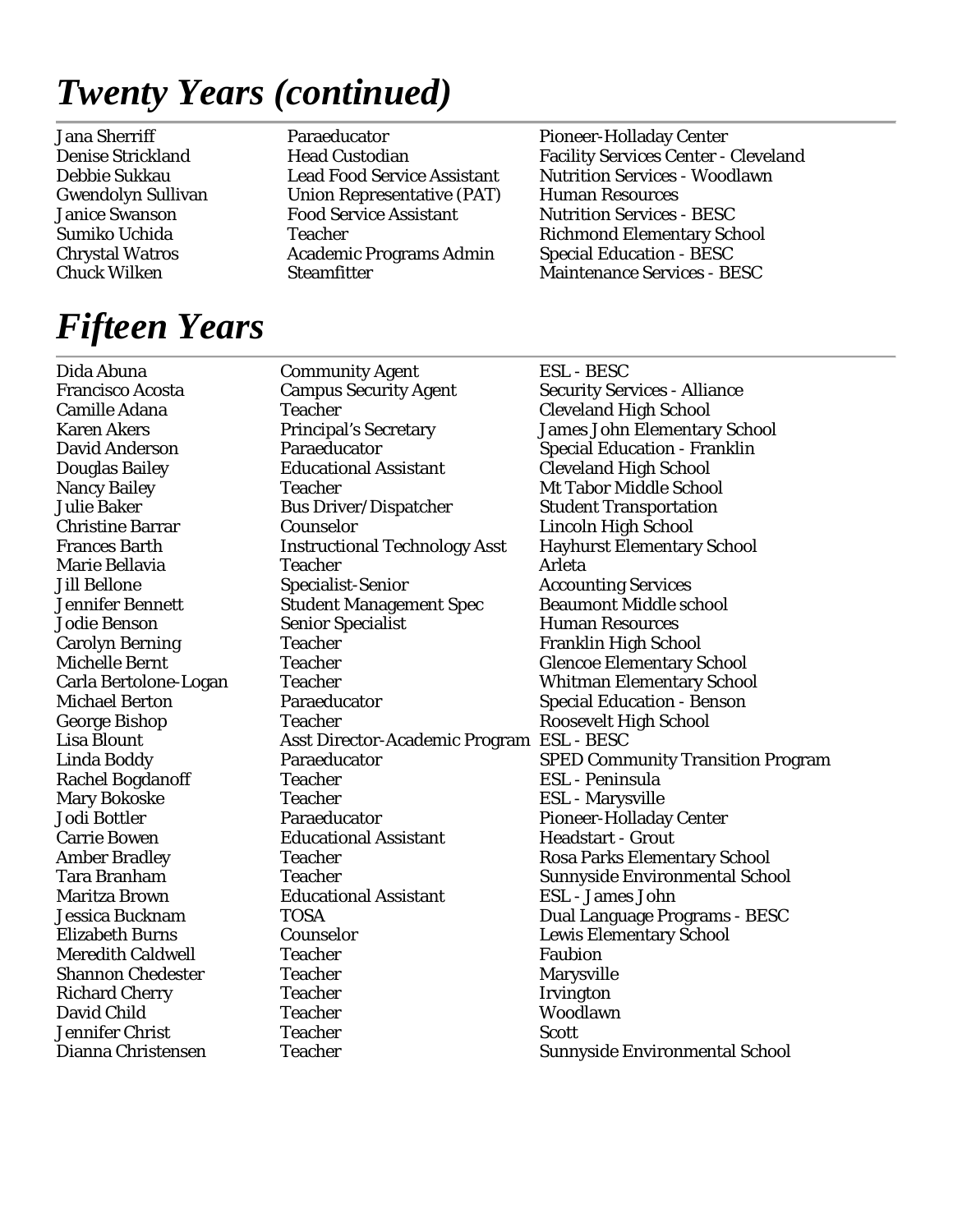Kara Hinderlie Teacher Irvington Elementary School

Stephanie Corbett Educational Assistant Lee Barbara Cramblett Paraeducator Special Education - Vestal Fretta Cravens Paraeducator Special Education - Lincoln Stephen Crawford Teacher Teacher Hosford Middle School Catherine Daley **Teacher Teacher** Forest Park Elementary School Julie Daniels Teacher Lent Susan Davis Senior Admin Secretary Grant High School Sean Day **Teacher** Teacher Kelly Elementary School Cameron Denney Counselor Whitman Elementary School Thaddeus Dennison Teacher Lent Mary Dilles Teacher ESL - Chapman Melinda Dillon Teacher Teacher Bridlemile Elementary School Timothy Dittmer Teacher Teacher Benson High School Shelley Drury **Lead Food Service Assistant** Nutrition Services - Cleveland Elizabeth DuBois Teacher Special Education - Cleveland David Dugo School Psychologist Special Education - Roosevelt Anna Durocher Teacher Teacher Middle School Margaret Earl Teacher Teacher Chief Joseph/Ockley Green School David Erickson Teacher Markham Elementary School Teacher **Extracate Estragale** Beaumont Middle School Morgan Evans Teacher Teacher George Middle School Sabrina Faletoi **Principal's Secretary Faubion Elementary School** Frank Fields Teacher Teacher Mt Tabor Middle School Olga Filinova Community Agent ESL - BESC **Yolanda Flores** Teacher **Teacher** Scott Sara Gardner Counselor Counselor Glencoe Elementary School **Donald Gavitte Teacher Teacher Grant High School** Holly Gayler Teacher Teacher Bridlemile Elementary School Alicia Geiger-Baker Teacher Teacher Rieke Elementary School Brett Gernhart Teacher Teacher Mt Tabor Middle School **Tom Gevurtz Teacher Teacher Harrison Park** Matthew Gilley Teacher Teacher West Sylvan Middle School Jenny Gonzales Teacher Boise-Eliot Roger Groom Teacher Teacher Mt Tabor Middle School Martha Gross Teacher Teacher Richmond Elementary School Benjamin Grosscup Teacher Teacher Madison High School Susan Groves Educational Assistant Astor Charles Harrison School Psychologist Special Education – Green Thumb Janice Hart-Davis Teacher **Peninsula** Kehaulani Haupu Asst Director-Academic Program ESL - BESC Daniel Havran SPED Assistant Trainer Pioneer-Holladay Center Anjanette Hawksford Teacher Teacher Grout Elementary School Mike Heisler Teacher Roosevelt High School Bradley Hendershott Academic Programs Admin Autism Services - Wilcox Keith Higbee Teacher Wilson High School

Patty Davis **Lead Food Service Assistant** Nutrition Services -Creative Science School Trinka DeAngelo Speech Language Pathologist Special Education - Early Childhood Vickie Frick Vocational Transition Special SPED Community Transition Program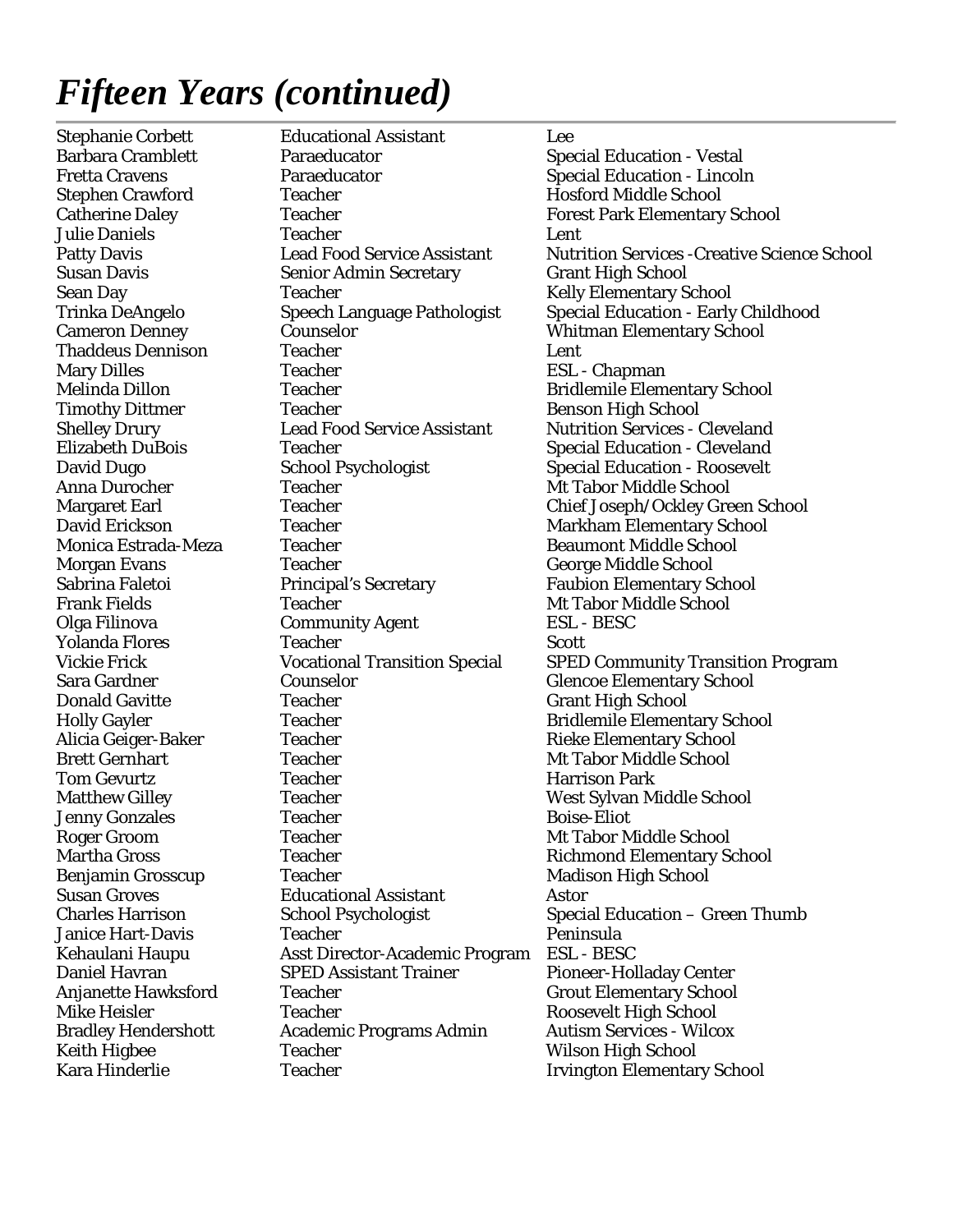Kimberly Howard Teacher Teacher Woodlawn **Teacher Woodstock Elementary School** Kimberly Jackman Bus Driver Student Transportation Shwayla James Senior Director College and Career Readiness Paula Jeppesen Teacher Teacher Glencoe Elementary School Kimberly Johnson Teacher Teacher Markham Elementary School Rebecca Johnson Teacher Capitol Hill Elementary School Lynn Jugel Teacher Grant High School Nicholas Kapranos Teacher Gray Gray Middle School Lisbeth Kobs Counselor Beverly Cleary - Fernwood Elin Kordahl Media Specialist Maplewood Elementary School Shelby Kray Teacher Astor Kathleen Kreipe Library Assistant Wilson High School Julie Krom Teacher Teacher Beverly Cleary - Fernwood Andrew Kulak Teacher Teacher Jefferson High School Carolyn Kurtz Teacher ESL - Lent Jeffrey Lane Teacher Peninsula Cassandra Lang Teacher Maplewood Elementary School Anne Larsen Teacher Teacher West Sylvan Middle School Sam Leach Student Management Specialist Kelly Elementary School Dianne Leahy Teacher Teacher Jefferson High School Min Lee Teacher Teacher ESL - Harrison Park Juliana Limlengco-Cheek Records Clerk Special Education - BESC Patrick Lindenmeyer Teacher Teacher Roseway Heights Kellie Lindstrom Senior Clerk Purchasing & Contracting **Dana Lipson Teacher Teacher Metro Learning Center** Jamin London Tinsel Teacher Grant High School Marianne Lowery Teacher Teacher Lee Elementary School Tessa Luk Teacher Teacher Atkinson Elementary School Derek MacDicken Teacher Wilson High School Veronica Magallanes Senior Director ESL - BESC Heather Maharry School Secretary Chapman Elementary School Michael Mahurin Teacher Special Education - Franklin Melissa Marsland Teacher Roosevelt High School Matilde Martinez **Teacher** Teacher Rosa Parks Elementary School Kim Masker **Bus Driver** Student Transportation Anita Mason **Principal's Secretary** Jefferson High School Melinda McCrossen Media Specialist Arleta Valerie McKenzie Teacher Laurelhurst Gay McNeil **Paraeducator** Paraeducator Special Education - Lee Linda Mendel Paraeducator Special Education - Grout Lynn Miller Teacher Teacher Markham Elementary School

James Hryncewich Speech Language Pathologist Special Education – Chief Joseph Jared Kobak Analyst/Coordinator Ed. Measurement & Assessment Jennifer Mayo TOSA Curriculum & Instruction - BESC Cheryl McBee **Paraeducator** Paraeducator Special Education - Beverly Cleary Mary Megivern Counselor Counselor Portland DART Schools - Benson Kristin Moon **Instructional Specialist** Chief Joseph/Ockley Green School Johnny More Bus Driver Bus Driver Student Transportation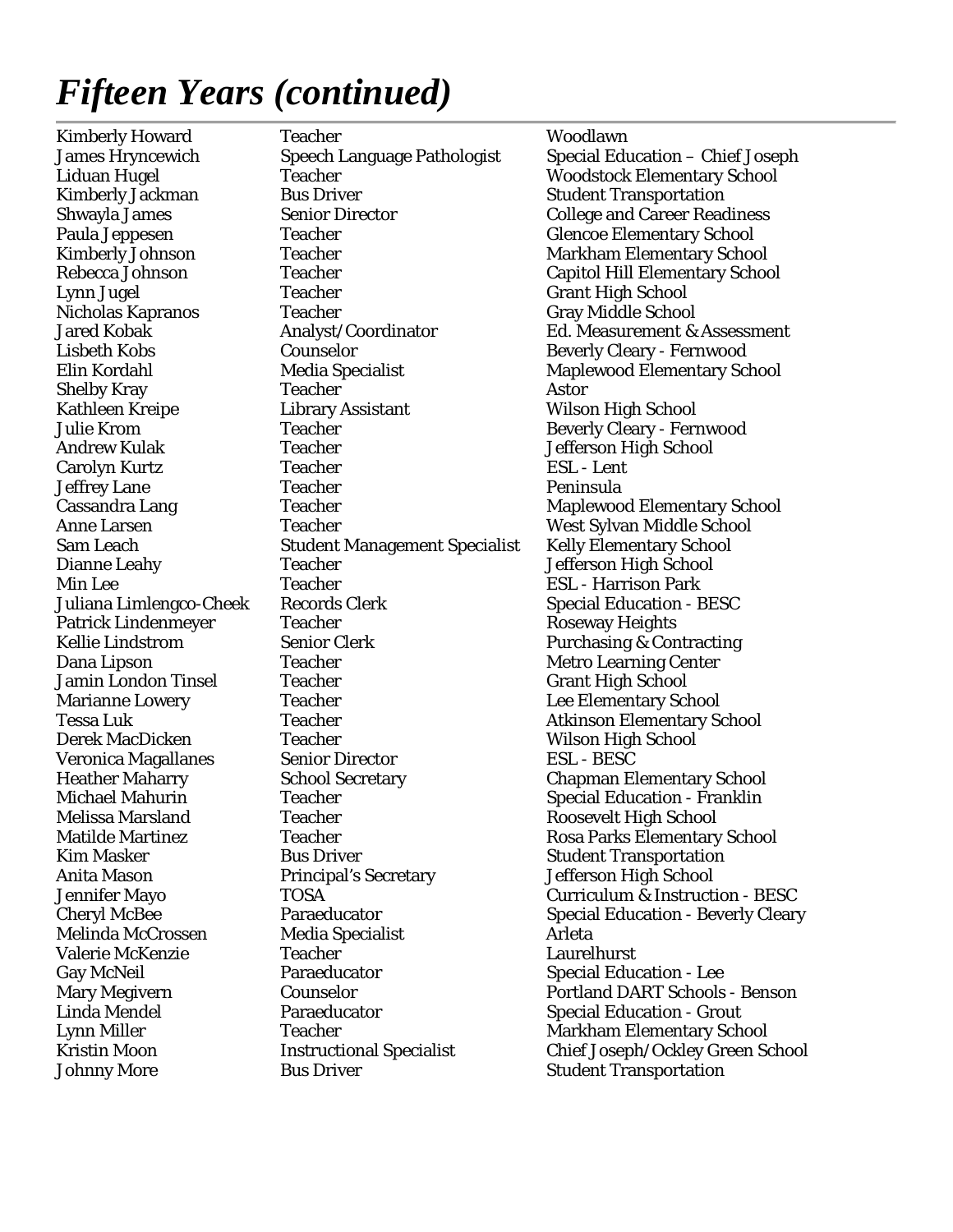Teacher West Sylvan Middle School Melinda Murdock Teacher Jackson Middle School Hyung Nam Teacher Wilson High School Carla Oesterle Teacher West Sylvan Middle School Martin Olsen Teacher Sellwood Middle School Juliana O'Neill Teacher Lincoln High School Kirk Ordway **Teacher** Teacher Mt Tabor Middle School Esteban Ortiz **Teacher** Teacher Madison High School Jason Owens Teacher Teacher Madison High School Jennifer Owens Coordinator Coordinator Cleveland High School Jollee Patterson General Counsel General Counsel - BESC Margarett Peoples Teacher Special Education - Grant **Diana Peters Teacher Teacher Boise-Eliot** Russell Peterson Teacher Grant High School Lynne Phelps Teacher Special Education - Arleta Kirby Phillips Lead Food Service Assistant Nutrition Services - Rigler Melissa Phillips Senior Admin Secretary Orthopedic Services - Wilcox Paul Pierson Teacher Teacher Special Education - Astor Rochelle Pluymers Teacher Sabin Anthony Pryor Senior Specialist Senior Specialist Information Technology Jessica Rader Teacher Special Education - Wilson Jill Rebholz **Teacher** Teacher **Rieke Elementary School** Bonnie Redd **Teacher** Teacher Roseway Heights Julianne Reddekopp Teacher **Rieke Elementary School** Marta Repollet Teacher Grant High School Marsha Richendifer Educational Assistant Creston Elementary School Amy Ridabock Teacher Harrison Park Paul Rinehart Teacher Teacher Pioneer-Holladay Center Nancy Rios Project Assistant King Anibal Rivera **Teacher** Franklin High School Maria Rivera DiLucio Food Service Assistant Nutrition Services - BESC Heather Robertson Student Management Specialist Marysville Shelley Robertson Teacher Teacher Special Education - Skyline Judith Rose Teacher Lane Middle School Stacy Rosoff Teacher Teacher Chapman Elementary School Rebecca Rothery Teacher Teacher Lent

Debra Morgan Teacher Special Education - Boise-Eliot Jo-Ellen Papworth Paraeducator Special Education - Trillium Charter Leah Perkins Paraeducator Portland DART Schools - Parry Day Center Jennifer Podichetty Teacher Forest Park Elementary School Victoria Preskey **Paraeducator** Special Education - Opal Charter School Terrence Proctor Manager Education Television Services - BESC Kelly Rampone Principal's Secretary Stephenson Elementary School Gage Reeves Mentor Teacher Professional Development Teach Dianne Robb Principal's Secretary Woodmere Elementary School Amy Robbins Teacher Forest Park Elementary School Abigail Rose Teacher Teacher Special Education - Harrison Park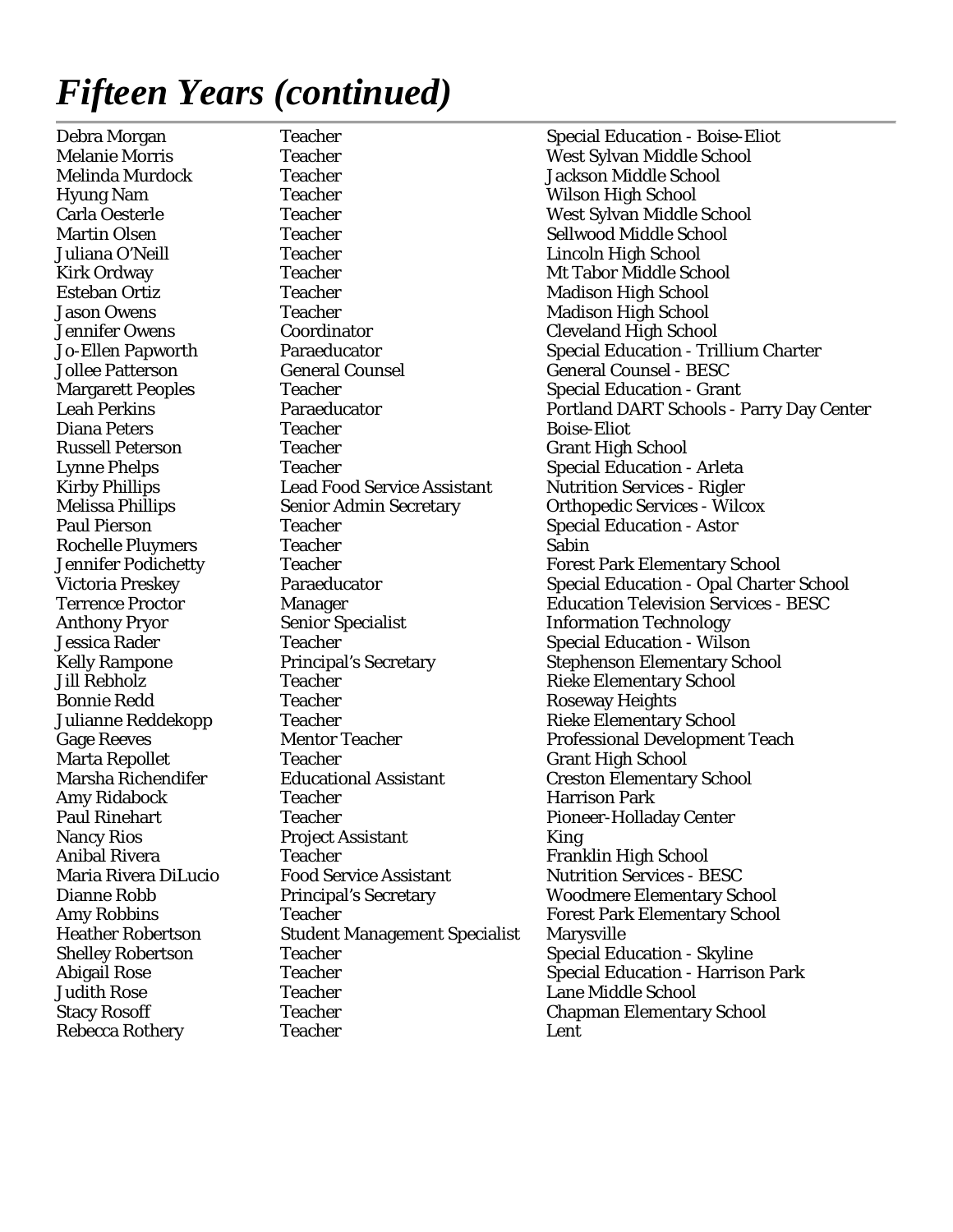Mark Zimtbaum Teacher Franklin High School

Scott Rozell Teacher Teacher Llewellyn Elementary School Regina Sackrider **Academic Programs Admin** Equity & Partnerships - BESC Bryan Schalk Teacher Creston Creston Patricia Schatz **Community Agent** Headstart - Ramona Sally Schenk Paraeducator Special Education - Harrison Justina Scott Paraeducator Paraeducator Special Education - Atkinson<br>Stephanie Semke Educational Assistant Headstart - Kelly Center Stephanie Semke Feducational Assistant Headstart - Kelly Center Suzanne Sheldon Teacher Teacher Headstart - Lane Jeremy Shetler Dean Wilson High School Alicia Sierra Soto Educational Assistant ESL - Whitman Louanne Soule Food Service Assistant Nutrition Services - BESC Jennifer Southward Senior Clerk Records Management - BESC Kathryn Starlyn Clerk Clerk Funded Programs Matthew Sten Teacher Teacher Cleveland High School Martha Stoeger **Faubion** Facher **Faubion** Faubion Geoff Stonecipher Teacher Teacher Beverly Cleary - Fernwood Anna Streano Teacher Llewellyn Elementary School Cynthia Stubenrauch Teacher Teacher Kelly Elementary School Michelle Sweeney Teacher Teacher Laurelhurst Lynn Talent Teacher Beverly Cleary - Fernwood Bree Tischleder Teacher Teacher Madison High School Heidi Tolentino Counselor Cleveland High School Ngoc Tran Bilingual Educational Assistant Headstart - Kelly Center Barbara Underwood Teacher Whitman Elementary School Melanie Van Witzenburg School Psychologist Special Education - Atkinson Nicolas Vega Bus Driver Bus Driver Student Transportation Dana Vinger Teacher Franklin High School Charles Franklin High School Sandra Walterbach Teacher Teacher Special Education - Jefferson Rhonda Walters Teacher Teacher Beverly Cleary - Marshall Donna Webb Lead Food Service Assistant Nutrition Services - Grout Richard Weber Teacher Teacher Benson High School Rose Wilde **Media Specialist** George Middle School Kathryn Williams Teacher Teacher Llewellyn Elementary School Larisa Wisdom Teacher ESL - Lane Barbara Witter School Secretary Lee Pamela Wooten **Paraeducator** Paraeducator Special Education - Peninsula Steven Wren Counselor Benson High School Robert Wright Teacher Teacher Lane Middle School James Zartler Teacher Grant High School

Sarah Scholtens Speech Language Pathologist Special Education – Roseway Hts Karen Shay Teacher Sunnyside Environmental School Heather Siegfried Teacher Teacher ACCESS Program - Rose City Park Joseph Suggs Asst Director-Program Director Education Measurement & Assessment Van Truong Senior Director Office of Teaching & Learning - BESC Terresa Watkins Teacher Special Education - Stephenson William Wiesner Teacher Teacher ACCESS Program - Rose City Park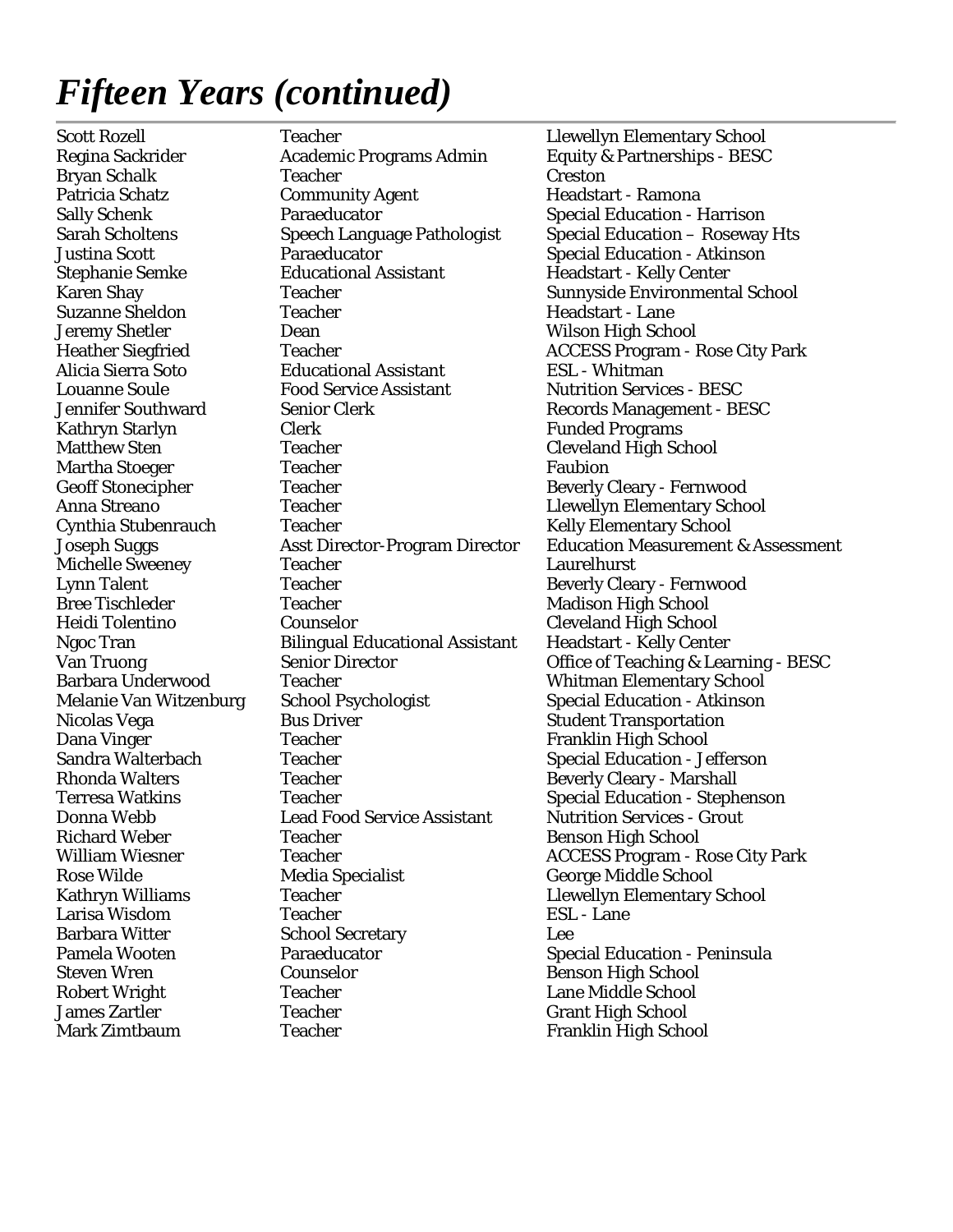### *Ten Years*

Lisa Adajian Teacher Teacher Madison High School Edith Adam-Howard Teacher The Teacher Hayhurst Maria Adams **Paraeducator** Special Education - Sabin Paula Albert **Paraeducator** Paraeducator **Special Education - Chapman** Laura Albus Speech Language Pathologist Special Education - Pioneer Amy Angell Teacher Special Education - Lane Angela Baker Lead Food Service Assistant Nutrition Services - George<br>Rebekka Baker Autism Specialist Special Education - BESC Rebekka Baker **Autism Specialist** Special Education - BESC Sharon Barnes Teacher Jackson Middle School Patricia Barry Teacher Teacher Beverly Cleary - Fernwood Morgan Bedell Paraeducator Pioneer-Holladay Center Roseann Bennett Teacher Irvington Paraeducator Special Education - Lewis Shawna Beutler **Teacher** Teacher Abernethy Elementary School Colleen Birkey Teacher Teacher Hosford Middle School Sara Bottomley Asst Director-Program Director Budget Office Matthew Boyer Teacher Teacher Roosevelt High School Sabrina Brandt Paraeducator Pioneer-Holladay Center Gregory Brown Teacher Forest Park Elementary School Nicholas Caldwell Teacher Teacher Wilson High School Kimberly Camara Lead Food Service Assistant Nutrition Services - Forest Park Susannah Carver Library Assistant Mt Tabor Middle School Elaine Chin Teacher Teacher Abernethy Elementary School Dennis Christensen Therapeutic Intervention Coach Pioneer-Holladay Center Karen Currah Bus Driver Student Transportation Andre Danielson Teacher Special Education - Wilson Terrie Dao HR Representative Human Resources Dawn Davidson Lead Food Service Assistant Nutrition Services - Rosa Parks Anna Davila-Marquez Teacher **Beach Elementary School** Jesse Deerwester Plumber Maintenance Services - BESC Meghan DeNiro Teacher ESL - Arleta Craig Dermer Speech Language Pathologist Special Education - Sitton<br>
Duane Detlefsen Paraeducator SPED Community Transiti Adrianne Everton Teacher Teacher Hosford Middle School Joshua Forsythe Teacher Franklin High School Cara George Speech Language Pathologist Special Education - Faubion Molly Ginter Paraeducator Paraeducator Special Education - Scott Emily Gromko Teacher Cleveland High School James Hall Campus Security Agent Lane Middle School Laurel Hazzard Teacher Teacher Beach Robert Herrera Analyst/Coordinator Information Technology - BESC Lori Howard Paraeducator Pioneer-Holladay Center

Hassan Abdirahman Bus Driver Student Transportation Brian Brainerd Paraeducator SPED Community Transition Program S Ellen Brotherson Teacher Teacher Special Education - Creative Science Caryn Corwin Teacher Sunnyside Environmental School Paraeducator SPED Community Transition Program Judith Dodson Educational Assistant Multiple Pathways to Graduation - BESC Susan Howard Speech Language Pathologist Special Education - Llewellyn Wendy Howard Speech Language Pathologist Special Education - Llewellyn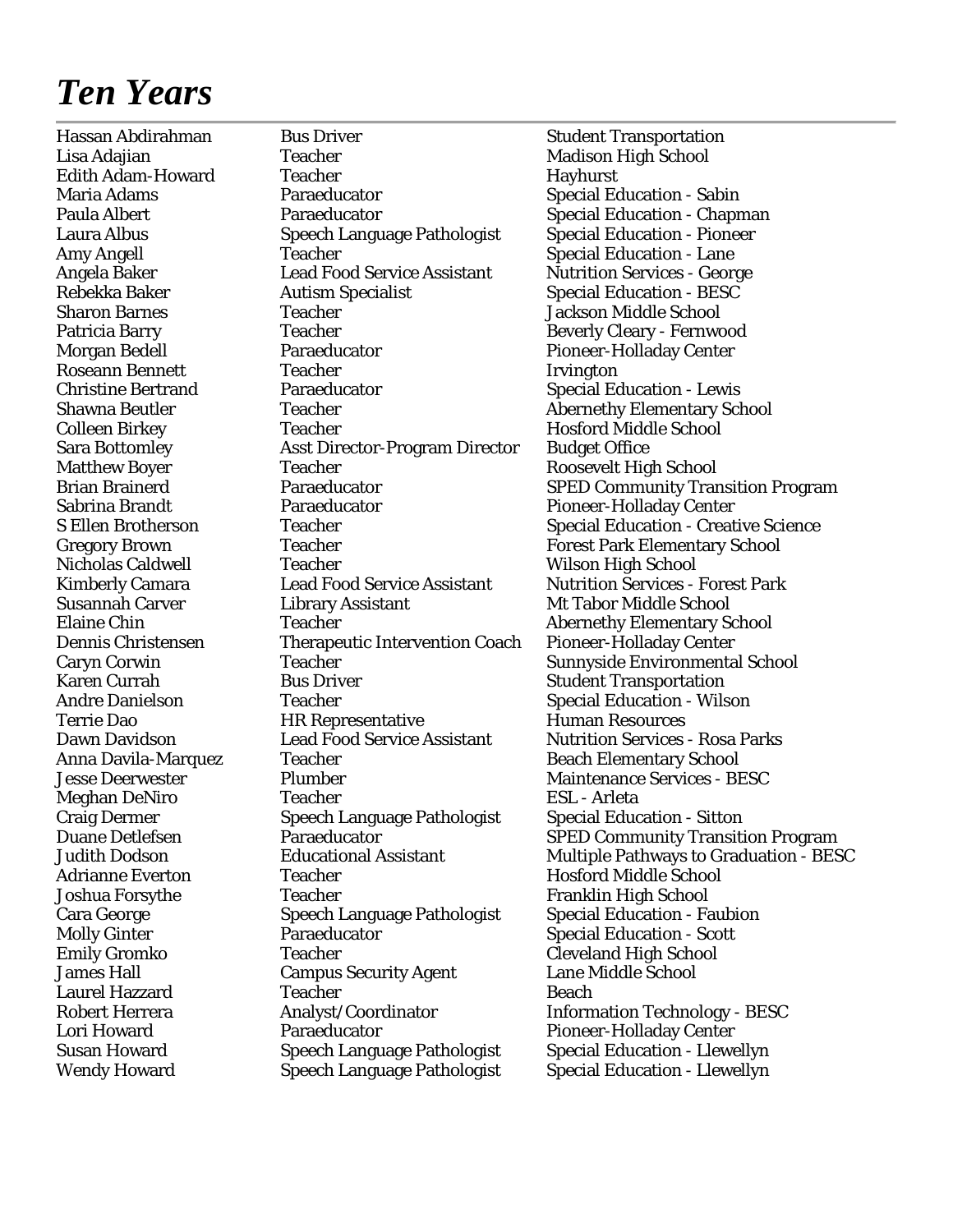### *Ten Years (continued)*

Vanessa Hughes Teacher Teacher Cleveland High School Laura Humphrey Teacher Teacher Atkinson Elementary School Sarah Inahara Paraeducator Special Education - Madison Bonnie Jackson **Paraeducator** Paraeducator Special Education - Astor Heidi Janssen Paraeducator Pioneer-Holladay Center Dana Jaszczult Speech Language Pathologist Special Education – Forest Park Gretchen Johnson Analyst/Coordinator Special Education - BESC Keith Jones Teacher Lane Middle School Susan Jordan Senior Project Manager Finance Amy Kasch Speech Language Pathologist Special Education - Pioneer Thomas Kelly Administrative Assistant Funded Programs - BESC Keska Kemper Teacher Cleveland High School Pamela Kennedy **Teacher** Teacher **Lewis Elementary School** Kirstin Labudda Teacher Cleveland High School Monica Lagos-Anker Teacher Teacher Ainsworth Elementary School Fei Lathrop Teacher Teacher Woodstock Elementary School Beth Lawler Teacher Teacher Deaf/Hearing Impaired - Wilcox Dominic Le Fave Teacher Teacher Special Education - Wilson Katherine Lee Speech Language Pathologist Special Education - Irvington Verna Leong Media Specialist Alameda Elementary School Angela LeVan Teacher Teacher Hayhurst Hong Liu Teacher Vernon Denise Maki Chief Clerk Nutrition Services - BESC Beverly Mangold Library Assistant Whitman Elementary School Fara McCarty **School Secretary Grant High School** Karen McClelland Teacher Cleveland High School Sharon McCrary Educational Assistant Alameda Elementary School Teacher Rosa Parks Elementary School Evelyn Melgoza Paraeducator Special Education - Hosford Wenrong Mi TOSA TOSA Dual Language Programs - BESC Christine Miller Speech Language Pathologist Special Education - Lee Laura Milway Library Assistant Scott Tonya Mjelde Asst Director-Academic Program ESL - BESC Karen Moore-Walker Paraeducator Special Education - Sabin Brooke Murphy-Hecht Teacher Teacher Lewis Elementary School Claire Olberding Teacher da Vinci Arts Middle School Tori Padellford Library Assistant Lewis Elementary School Aubrey Pagenstecher Teacher Woodlawn Michelle Peake Counselor King Mary Pearson Senior Director Special Education - BESC Nelson Perez-Gonzalez Bilingual Educational Asstistant Peninsula Sky Peterka Teacher Teacher Boise-Eliot Elaine Phillips Paraeducator Special Education - Vestal Assistant Principal Kelly Elementary School

Megan Hyde **Paraeducator** Paraeducator Special Education - Beverly Cleary James Kemp Teacher Teacher Portland DART Schools - Parry Day Center Karina Kidd TOSA TOSA Equity & Partnerships - Holladay Annex Amy MacKinnon Teacher Teacher ACCESS Program - Rose City Park Kaveh Pakseresht Assistant Administrator Special Programs - Pioneer-Holladay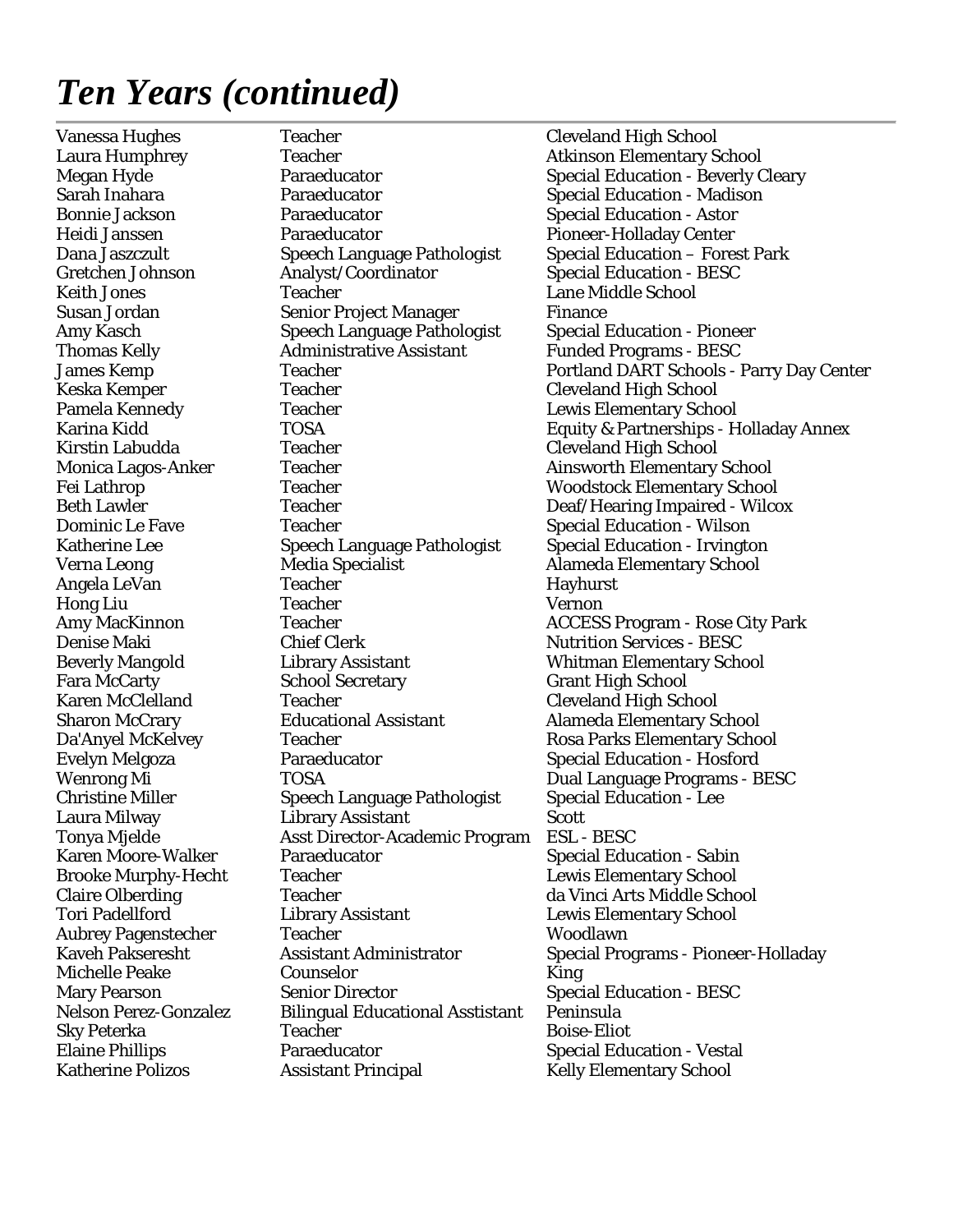# *Ten Years (continued)*

Tammy Radmacher Paraeducator Special Education - Vestal Leslie Rizzo Teacher Llewellyn Elementary School Jeffrey Rood Teacher Laurelhurst Melissa Rose Speech Language Pathologist Special Education - Abernathy Elaine Salberg Educational Assistant Alameda Elementary School<br>Micah Schriever Bus Mechanic Student Transportation Bus Mechanic Student Transportation Connie Schwendemann Principal's Secretary Vernon Elementary School Andrea Shatz Counselor Beach Erin Sherry Lead Food Service Assistant Nutrition Services - Llewellyn Morgan Sibley **Paraeducator** Special Education - Scott Brian Sisk Teacher Teacher Alameda Elementary School Leslie Skybak Teacher Lane Middle School Amy Slaughter TOSA Curriculum & Instruction Alicia Smith Teacher Teacher Madison High School Carole Smith Superintendent Superintendent of Schools Jason Smith Teacher Teacher Special Education - Boise-Eliot Tija Smith-Wallis Teacher Teacher Lincoln High School Leticia Soto **Paraeducator** Paraeducator Special Education - Vestal Jane Speerstra Teacher ESL - Sitton Thomas Spring **Paraeducator** Paraeducator Special Education - Wilson Thea Stayton **Paraeducator** Paraeducator Special Education - Wilson Linda Stouch Paraeducator Special Education - Laurelhurst Andrea Strauss Occupational Therapy Assistant Special Education - Jefferson Stephanie Tammen Teacher Lent Heidi Teeny Paraeducator Special Education - Sitton Linda Top Educational Assistant Richmond Ruth Tucker **Principal** Principal Whitman Elementary School Richard VanMarter-Sanders School Psychologist Special Education - Madison Jonalee Vercher Teacher Boise-Eliot Rosa White Teacher Teacher ESL - Kelly Elementary School Diane Williams Teacher Special Education - Lee Deborah Wilson Bus Driver Student Transportation Kahrissa Yazzolino-White School Secretary Lane Middle School Erika Zhen Food Service Assistant Nutrition Services - Lent

Randall Price **Rover** Rover **Rover** Maintenance Services - BESC Kathryn Seifert Paraeducator **Paraeducator** Special Education - Beverly Cleary **Security Services - Franklin** Radha Szenasy Speech Language Pathologist Special Education – Capitol Hill Andrew Wheeler Senior Project Manager Office of Teaching & Learning - BESC Jeanne Yerkovich Senior Project Manager College and Career Readiness - BESC Michael Zumberis Rover Rover Rover Maintenance Services - BESC

### *Five Years*

Rose Addis **Rose Addis** Teacher **Boise-Eliot** Boise-Eliot Ada Alfaro LTHT Educational Assistant Headstart - Lane Lauraine Allen Teacher Special Education - King

Terri Alioth Lead Food Service Assistant Nutrition Services - Boise-Eliot Mark Almblad Chief Clerk Instructional Resource Center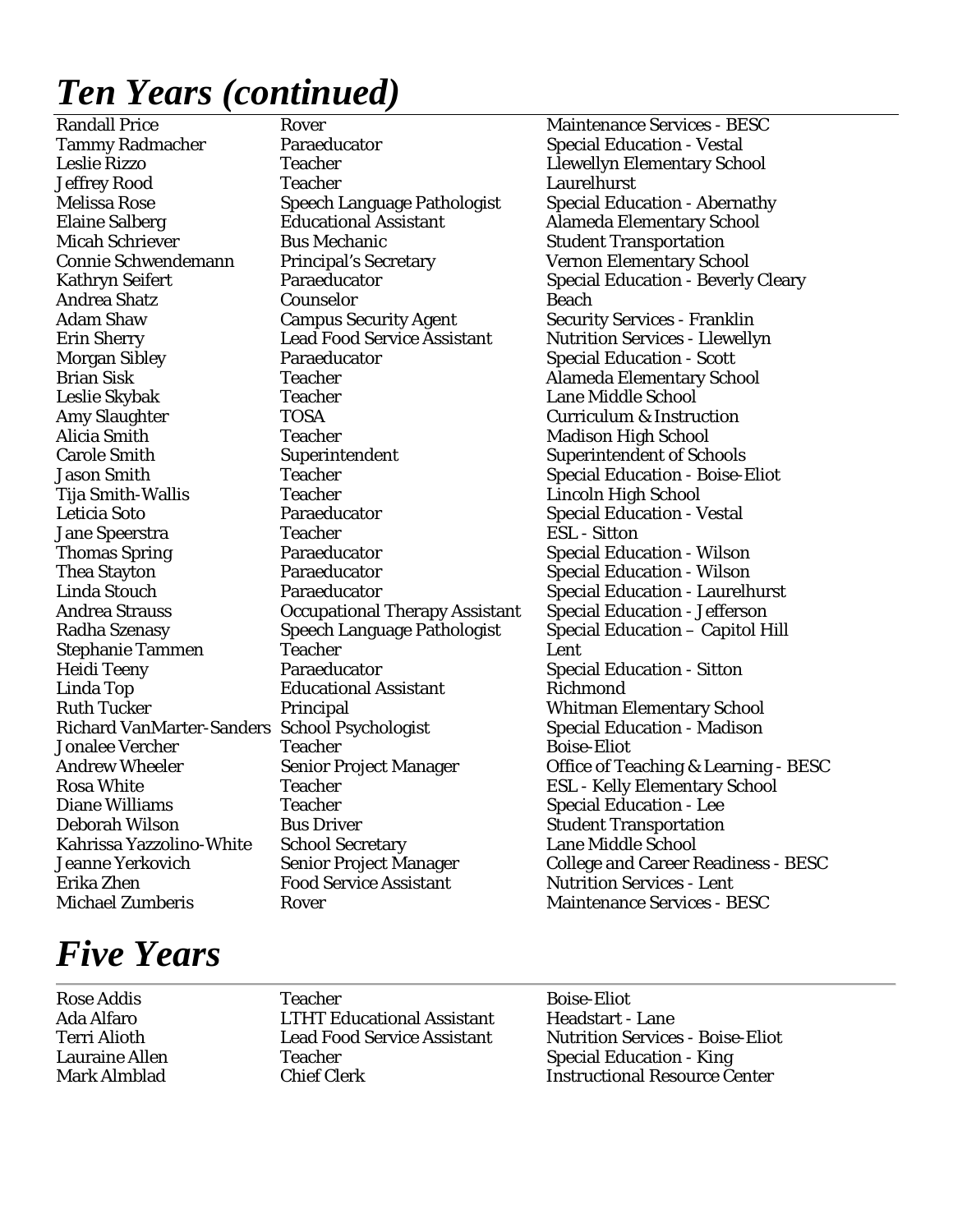Tina Dang Teacher Teacher Roseway Heights

Aleta Alongi-Hernandez TOSA Curriculum & Instruction Zacharias Angelos **Paraeducator** Special Education - Lent Laura Angyus Library Assistant West Sylvan Middle School Leslie Ankney Teacher Teacher Hosford Middle School Febe Armendariz Teacher Beach Silvia Asson Principal Peninsula Laurel Auda-Capel Counselor Roosevelt HS Campus Obdulia Avila Instructional Specialist César Chávez Ella Backer Teacher Teacher Alameda Elementary School Danielle Bailey Teacher Teacher Bridlemile Elementary School Joseph Ball Teacher Jefferson-Mid Coll Adv Stud Rosa Barajas Bilingual Educational Assistant Irvington Sylvia Barajas-Everson Analyst/Coordinator Roosevelt High School Lisa Barnett Teacher Teacher Astor Brady Bennon Teacher Teacher Madison High School Eryn Berg Assistant Principal Alameda Elementary School Kristina Blanton Teacher Teacher Rigler Elementary School Timothy Bly Electronic Tech Maintenance Services - BESC Melynda Brand Teacher Teacher Special Education - Chapman Katherine Brandy **Teacher** Teacher Grant High School Harmony Brinks-Detzer Teacher Hayhurst Annelies Bulow Teacher The Teacher Service Services Bulow Jefferson-Mid Coll Adv Stud Jessica Burich Teacher Teacher Astor Christine Campanella Teacher Sitton Elementary School Carol Campbell Principal Grant High School Peter Carpenter **Carpenter** Occupational Therapist Special Education - Itinerant Jonetta Carter Teacher Teacher Special Education - Vernon Mary Elizabeth Chun Teacher Sabin Julia Collins **Teacher** Teacher **Bridger** Victoria Conable **Teacher** Teacher Alameda Elementary School Allyson Copacino Teacher Teacher Wilson High School Barbara Cope Counselor Counselor Sellwood Middle School Nathaniel Crosman Teacher Irvington Judith Cunha Library Assistant George Middle School Gladis Da Rosa **Teacher** Teacher **Harrison Park** Sara Daley **Teacher** Teacher da Vinci Arts Middle School Benjamin Dandeneau Program Manager Nutrition Services - BESC

Scott Armstrong Teacher Hourly Portland Evening Scholars - Benson Karen Bailey **Principal Maplewood Elementary School** Julie Becker Teacher Deaf/Hearing Impaired - Wilcox Duane Bibb **Custodian** Custodian Facility Services Center - George Jocelyn Bigay Asst Director-Program Director College and Career Readiness - BESC Dawn Bolgioni Teacher Capitol Hill Elementary School Tereza Bottman Teacher Teacher ESL - Rigler Elementary School Karin Brown Senior Analyst Ed. Measurement & Assessment-BESC Custodian Facility Services Center - Roosevelt Jaime Clement Lead Food Service Assistant Nutrition Services - Metro Learning Center Eliza Coblentz Senior Admin Secretary Professional Development Teach -BESC Amy Collinge Mentor Teacher Professional Development Teach -BESC William Cooper Custodian Custodian Facility Services Center - Benson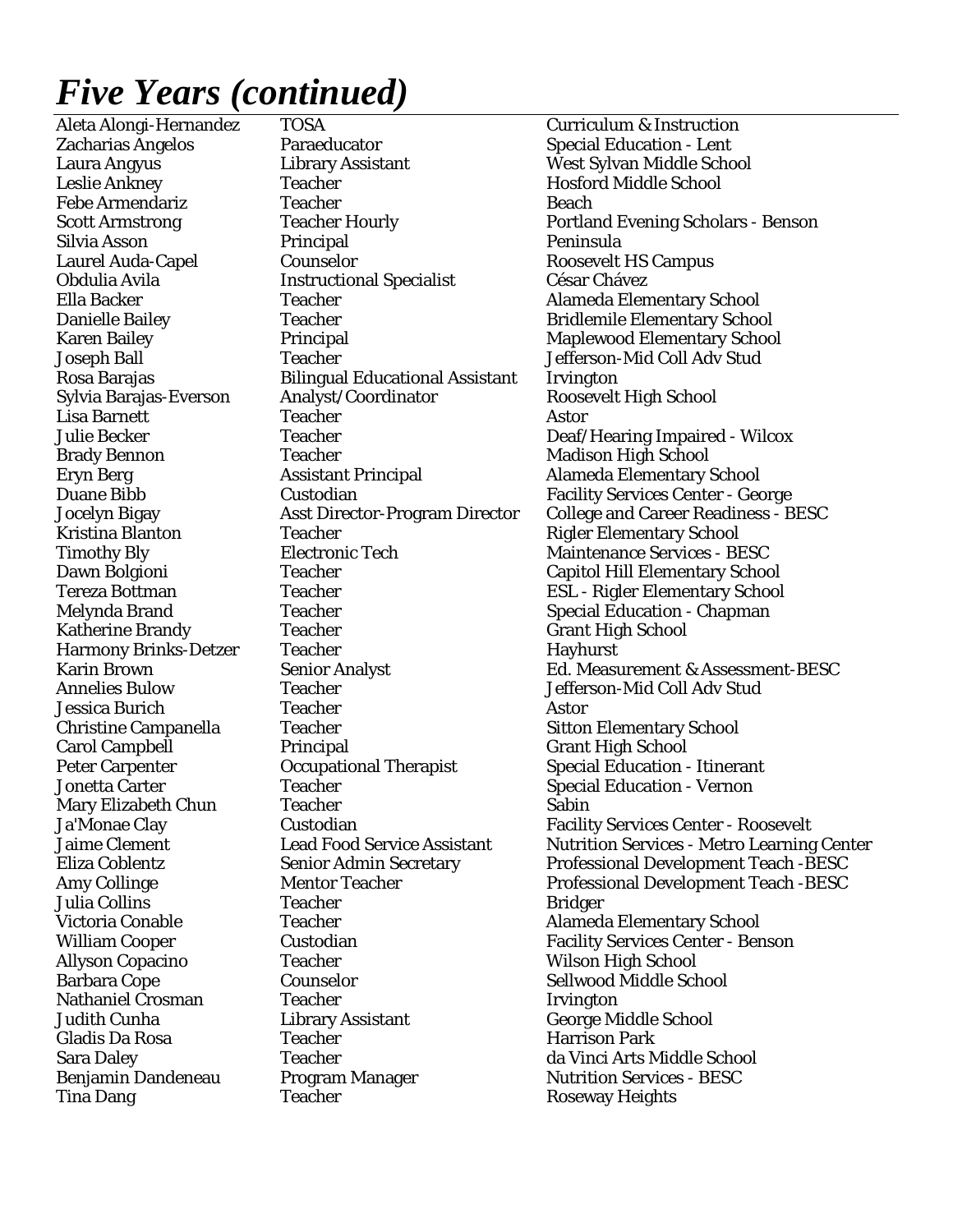Phu Dao **Analyst/Coordinator** Madison High School Gregory Davis LTHT Instructional Tech Asst Richmond Yeng Dhabolt Asst Director-Program Director College and Career Readiness Bernadette Diepenbrock Teacher Lent Leslie Dillavou Teacher Teacher Lewis Elementary School Kirk Dodson School Psychologist Special Education - Harrison Linda Doler Library Assistant Lincoln High School Justin Dollard Manager Management - BESC Lori Dones LTHT Specialist Jefferson -Mid Coll Adv Stud Martin Douglass Teacher Wilson High School Melissa Dunn Teacher Skyline Kathleen Ellwood Principal Irvington Olivia Escobedo Lead Food Service Assistant Nutrition Services - Scott Renee Espinoza Teacher Astor Joseph Ferguson Teacher Atkinson Elementary School Melody Finamori **Teacher** Special Education - Peninsula Jennifer Finke Teacher Vestal Moira Finnegan Speech Language Pathologist Special Education - Itinerant Demetria Ford Paraeducator Special Education - Rosa Parks Rian Ford Teacher Teacher Atkinson Elementary School Shannon Foxley **Counselor** Counselor Rigler Elementary School Sarah Fredericks Teacher Teacher Ainsworth Elementary School Melinda Gale Teacher Lincoln High School Megan Gallusser Teacher Creative Science School Manager-Project/Senior William Gierer Speech Language Pathologist Special Education - Itinerant Oscar Gilson Senior Director Franklin Schools - BESC Rebecca Gilson Senior Specialist Human Resources Bich Goodman Teacher ESL - Vestal Ria Goodwin Counselor Counselor Beaumont Middle School Counselor Roosevelt High School Nike Greene Analyst/Coordinator Roosevelt High School Marlien Gregory Physical Therapist Special Education - Jefferson Michela Grohn Teacher Creative Science School Melenie Hammond Teacher Teacher James John Elementary School Joel Hanawalt Teacher Roosevelt High School Rosina Hardy Teacher Teacher Marysville

Hari Dhimal Custodian Facility Services Center - Mt. Tabor Daniel Dowell Custodian Facility Services Center - Abernethy Martha Escobedo-Marston Custodian Facility Services Center - Ramona Todd Fadel Educational Assistant ACCESS Program - Rose City Park Betsy Fairbanks Lead Food Service Assistant Nutrition Services - Maplewood Eva Fraser Teacher Teacher Spec. Ed. - Sunnyside Environmental Adriene Garrison Technician-Library Info System Integrated Curriculum Development - BESC Jonathan Gilbert Analyst/Coordinator Information Technology - BESC Jeffrey Gordon Paraeducator Portland DART Schools - Parry Center Laura Haag Custodian Facility Services Center - Alameda Karen Hadley **Paraeducator** Paraeducator Special Education - Laurelhurst Devin Harkness Counselor ACCESS Program - Rose City Park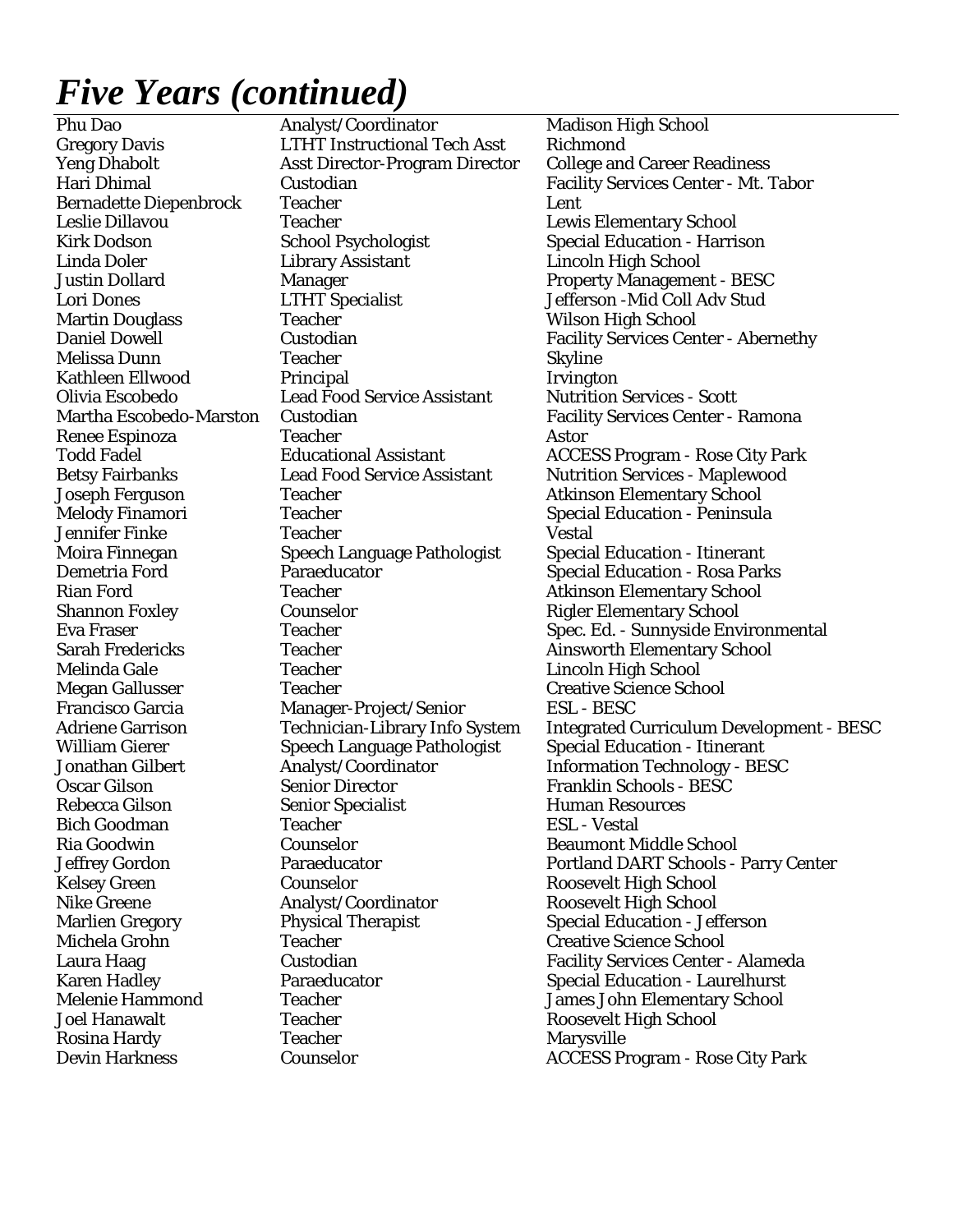Cheryl Harriman Paraeducator Special Education - Grant Karin Hassett Teacher Teacher Special Education - Marysville Amy Henry Counselor Benson High School Ingrid Hernandez Bilingual Educational Assistant Headstart - Sacajawea Site Thomas Hewitt Teacher Teacher Marysville Sue Ann Higgens Asst Director-Program Director Human Resources Benjamin Hildner Counselor Counselor Ainsworth Elementary School Janelle Hill Food Service Assistant Nutrition Services - BESC Dixie Hoback Teacher Teacher Blind/Vision Impaired - Wilcox Anne Hopfensperger Teacher Teacher Special Education - Whitman Eugene Houghton Custodian Facility Services Center - Creston Filip Hristic **Principal Principal Roosevelt High School** Margarita Huerta Food Service Assistant Nutrition Services - Sitton Melody Hughes Teacher Roosevelt High School Gregory Huntington Teacher Teacher Chief Joseph/Ockley Green School Charnetta Hutson Analyst/Coordinator Funded Programs Le Huynh Senior Analyst Human Resources Jessica Jendrzejek Teacher Capitol Hill Elementary School Erika Johnson Teacher Franklin High School Phillip Johnson Carpenter Carpenter Maintenance Services - BESC Rosy Joy-Busani Food Service Assistant Nutrition Services - Lane<br>Kimberly Kanof Teacher Madison High School Teacher Madison High School Karen Kempster Teacher Teacher Harrison Park Lauren Kern Teacher Freacher Bridlemile Elementary School Cherie Kinnersley Vice Principal Lincoln High School Shannon Kittrick Teacher Teacher Roosevelt High School Julia Klaus Teacher Sitton Elementary School School States School Sitton Elementary School Tracy Klosterman Teacher Teacher Chief Joseph/Ockley Green School Jeffrey Knoblich Counselor Astor Misty Koenig Teacher Teacher Madison High School Erika Kohn Teacher Teacher Alameda Elementary School Robert Kubeczko Site Tech Specialist Information Technology - Lincoln Premila Kumar **Analyst/Coordinator** Accounting Services - BESC Raquel Laiz **HS Career Coordinator** Franklin High School Carl Larson Media Specialist Astor Szu Yu Leininger School Secretary Woodstock Elementary School Elizabeth Lemen Teacher César Chávez David Lindeman Machinist Maintenance Services - BESC David Lizaola **Assistant Principal** Bridger Mary Lloyd **Teacher** Teacher **Buckman Elementary School** Katherine Loewen Counselor Counselor da Vinci Arts Middle School Christi Lossner Teacher Sellwood Middle School Brian Luker Truck Driver/Warehouseman Nutrition Services - BESC Amy Lumbreras Teacher Teacher Chief Joseph/Ockley Green School John MacDuffee **Library Assistant** Mt. Tabor Middle School Catherine Mack Teacher Teacher West Sylvan Middle School Cynthia MacLeod Asst Director-Academic Program Equity & Partnerships - BESC Fernando Madrid **Community Agent** Rigler Elementary School Kathleen Mafara Teacher Teacher Headstart - Kelly Center Christopher Marquardt Teacher Teacher Pioneer-Holladay Center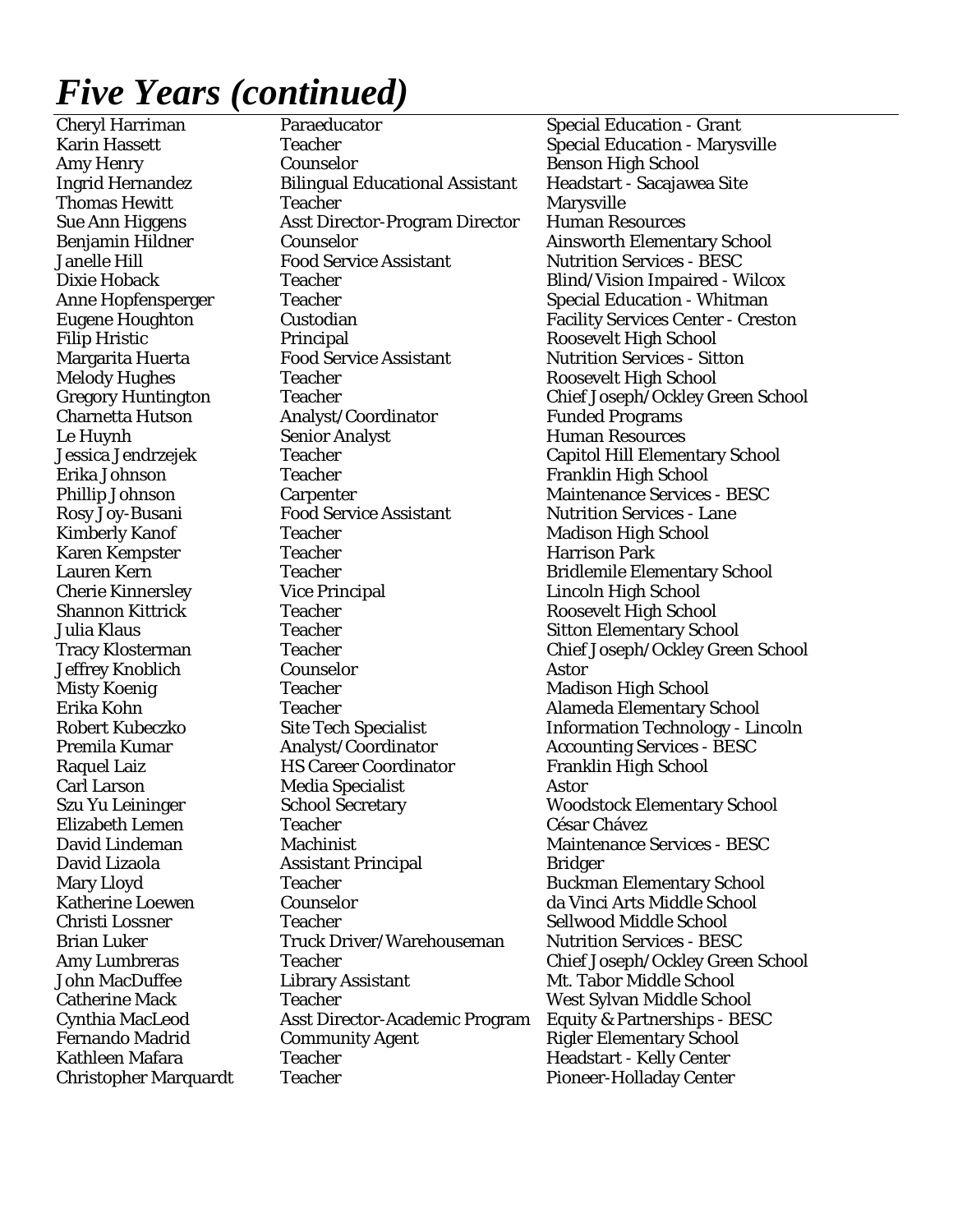Jessica Russell **Sellwood Middle School** Teacher Sellwood Middle School

Luke McCann Teacher Pioneer-Holladay Center Melissa McClure School Psychologist Special Education - Lent Charles McKinney **Analyst/Coordinator** Franklin High School Yolanda McKinney Teacher Sabin John McMahan **Instructional Technology Asst** Beaumont Middle School Donald McPherson Educational Assistant Roosevelt High School Robert Melton Coordinator Roosevelt High School Sharon Mendels Teacher Teacher Arleta Gracia Merrill Teacher Capitol Hill Elementary School Zadoc Merrill V Teacher Franklin High School Morgan Michaud **Occupational Therapist** Special Education - Itinerant Priscilla Miller Lead Food Service Assistant Nutrition Services - Jackson Stephanie Millis Teacher Teacher Roseway Heights Sacadiya Mohamed Lead Food Service Assistant Nutrition Services - Markham Karina Morales-Vazquez Teacher **First and Teacher** Headstart - Sacajawea Site Elaine Mullen Teacher Jefferson-Mid Coll Adv Stud Ashley Muncie-Jarvis Teacher Teacher Beverly Cleary - Hollyrood Analyst/Coordinator Office of School Modernization Shawna O'Neal Teacher Teacher Blind/Vision Impaired - Wilcox Juniper Painton Specialist Specialist Equity & Partnerships - BESC Kabrina Parker Food Service Assistant Nutrition Services - Boise-Eliot Francisco Patitz Therapeutic Intervention Coach Pioneer-Holladay Center Shannon Pawol Teacher Teacher Stephenson Elementary School Jeffrey Perez **Paraeducator** Paraeducator Special Education - Roosevelt Julia Pugh Teacher Sitton Elementary School Cynthia Radler-Okby Teacher ESL - Roosevelt John Rainey Teacher Teacher Jackson Middle School Maria Ramirez Teacher Teacher Bridger Carmen Rasmussen Teacher Special Education - Woodmere Jennifer Reeves Counselor Roosevelt High School Rosemary Relaford Teacher Teacher Creative Science School Trisha Rhoades Teacher Teacher Special Education - Cleveland Mary Richhart **Bus Driver/Trainer** Student Transportation Naw Ritasan Food Service Assistant Nutrition Services - Grant Cheryl Robert Library Assistant Bridger Laurie Robinson Food Service Assistant Nutrition Services - Lewis David Rodriguez Teacher César Chávez Gina Elisa Roletto Assistant Principal César Chávez Jennifer Ronyak Teacher Llewellyn Elementary School Emily Roth Speech Language Pathologist Special Education - Itinerant Linda Rozman Teacher Harrison Park

Jeffrey McGee **Analyst/Coordinator** College and Career Readiness - BESC<br>
Charles McKinney Analyst/Coordinator Franklin High School Chris Merideth Teacher Teacher Pioneer-Holladay Center - Wilson Honglien Nguyen Food Service Assistant Nutrition Services - Harrison Park Angela Nusom Senior Project Manager School Operational Support - Rice Site<br>Sarah Oaks Analyst/Coordinator Office of School Modernization Marvin Reyes Principal's Secretary Early Learners Academy - Clarendon Darren Rodgers Custodian Facility Services Center - Cleveland Jason Roepel Senior Project Manager School Operational Support - Rice Site Kelly Rundle Teacher Pioneer-Holladay Center - Holladay Center - Holladay Center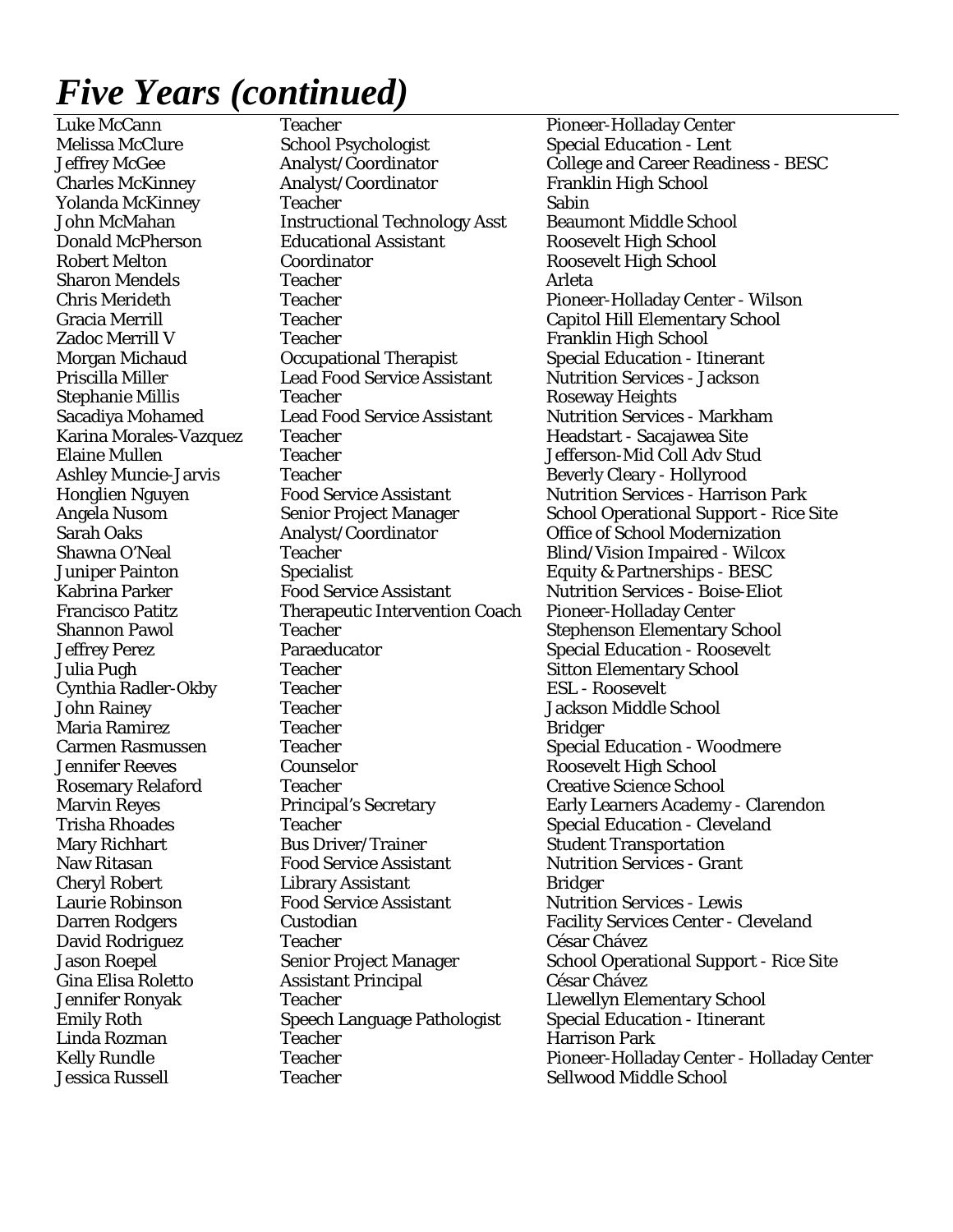Adam Sanchez Teacher Teacher Madison High School Magdalene Savage Teacher Teacher Markham Elementary School Paul Schroder Electronic Tech Maintenance Services - BESC Alexis Scofield **Irvington** Teacher **Irvington** Andrew Sellers Teacher Teacher ESL - King Damien Semprevivo Senior Specialist Human Resources Merry Sexton Teacher Hayhurst Caitlin Shelman Teacher Teacher Rigler Elementary School Deborah Shepard Teacher Special Education - Peninsula Martha Sherman Teacher Sellwood Middle School Shaunice Silas Coordinator Lane Middle School Kyle Sinner Teacher Cleveland High School Adam Skyles **Vice Principal** Madison High School Catherine Smith Counselor Grant High School Anna Speer Lead Food Service Assistant Nutrition Services - Roosevelt Natalie Speer Teacher Lewis Elementary School Claudia Sterry Counselor Richmond Cynthia Stevens Library Assistant Chapman Elementary School James Studt Plumber Maintenance Services - BESC Caley Tapfer Teacher Teacher Sabin Kevin Taylor Vice Principal Cleveland High School Paige Thomas Teacher Teacher King **James Tinling Teacher Teacher Lincoln High School** Julana Torres Teacher Franklin High School Khanh Tran Bilingual Educational Assistant Headstart - Sacajawea Site Amanda Tucker Food Service Assistant Nutrition Services - Kelly John Ubik Assistant Principal Llewellyn Elementary School John Vann Paraeducator Special Education - Jackson Marina Vlasenko Senior Specialist Payroll Services - BESC Candor Wallace **Paraeducator** Paraeducator Special Education - Boise-Eliot Andre Washington Teacher Special Education - Alliance Nathan Watson Teacher Lincoln High School Nicole Watson Teacher Teacher Grant High School Elise Weigandt Teacher Teacher Sitton Elementary School Kara Wendel Teacher Teacher Lincoln High School Adele Werner Teacher Teacher Met Tabor Middle School Linda White Teacher Teacher Sellwood Middle School Helene Wiebe **Bus Driver** Student Transportation Susan Wiencke Teacher Teacher Madison High School

Martha Sanchez Food Service Assistant Nutrition Services - Roseway Heights Scott Schneberger Custodian Facility Services Center - Capitol Hill Robert Schneider Custodian Facility Services Center - Roseway Heights Lynne Shlom Ferguson Asst Director-Academic Program Professional Development Teach -BESC Elizabeth Shuler-Krause Teacher Deaf/Hearing Impaired - Wilcox Jordan Snapp Custodian Facility Services Center - Hosford Raymond Soon Custodian Facility Services Center - Benson Regina Stanton **Analyst/Coordinator** School Operational Support - Rice Site Andrea Wade Analyst/Coordinator School Operational Support - BESC Kenneth Williams Teacher Teacher Special Education - Chief Joseph Chris Williams Manager Equity & Partnerships - BESC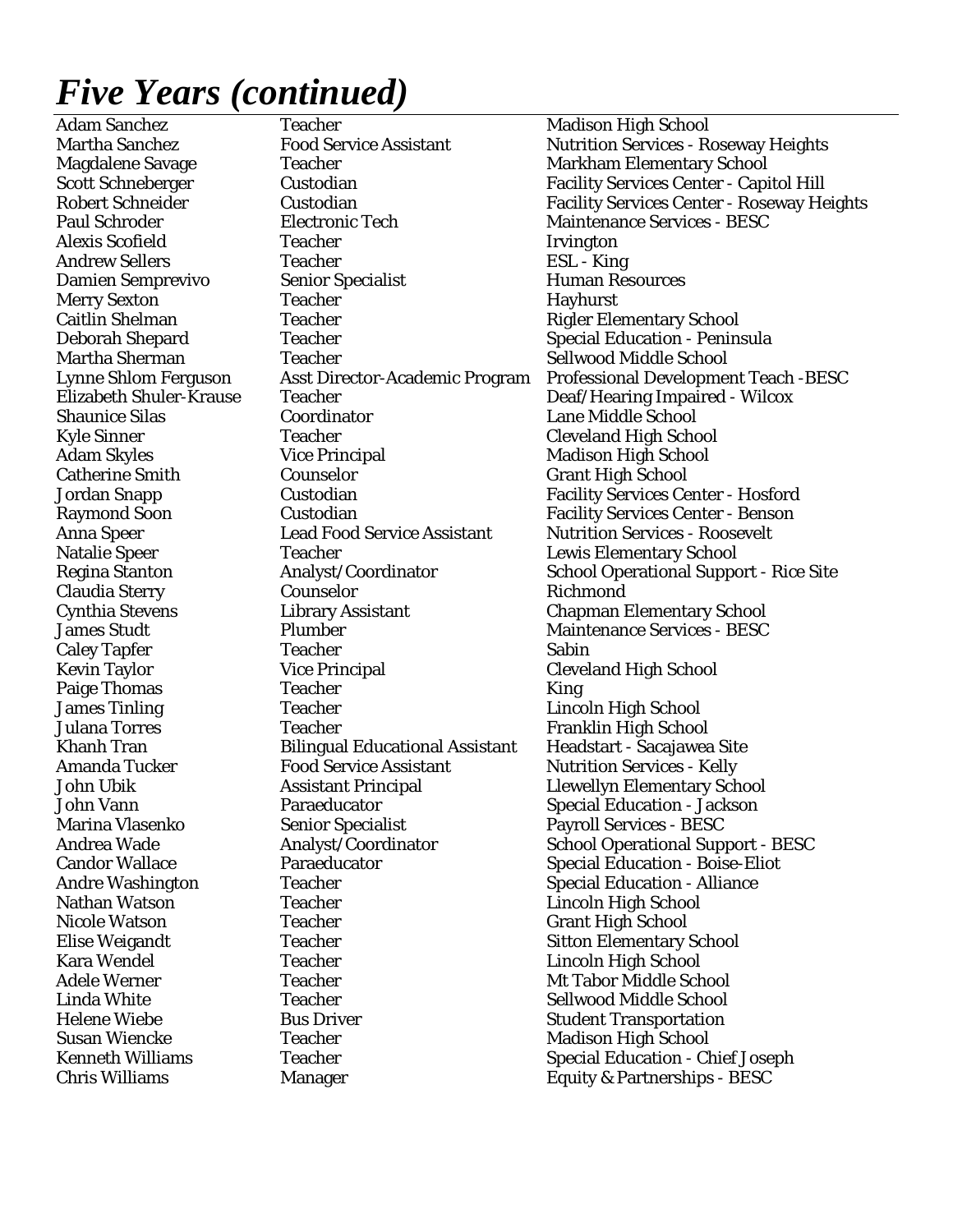Daren Zook Teacher Irvington

Teacher Grout Elementary School

Paul Williams Senior Project Manager Purchasing & Contracting - BESC<br>Tamara Wines-Rooper Principal's Secretary Roosevelt High School Tamara Wines-Rooper Principal's Secretary Roosevelt High School<br>
Luke Wisher Site Tech Specialist Information Technolog Luke Wisher Site Tech Specialist Information Technology - Grant Angela Wood **Paraeducator** Special Education - Lewis Julie Wright Teacher da Vinci Arts Middle School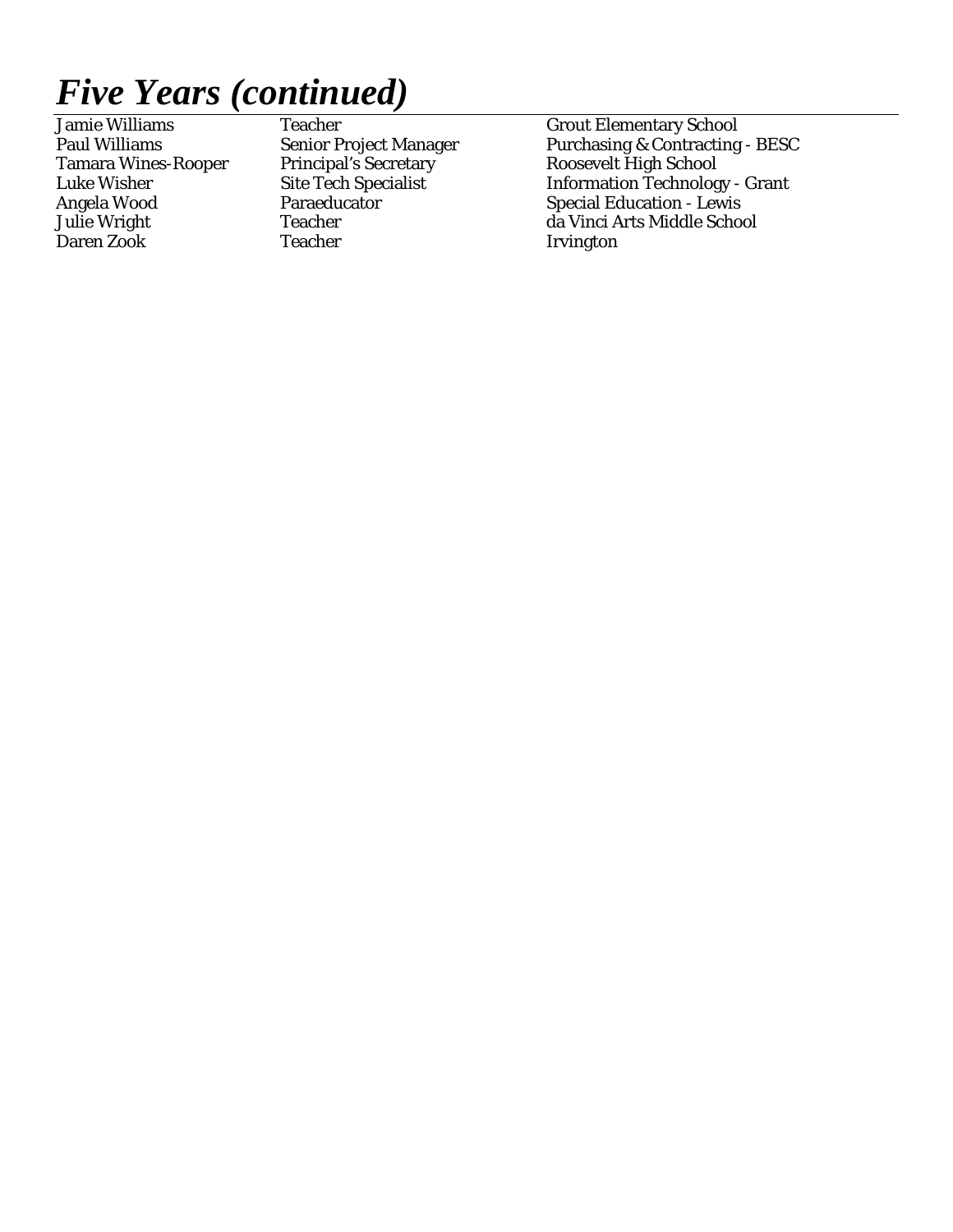#### BOARD OF EDUCATION SCHOOL DISTRICT NO. 1J, MULTNOMAH COUNTY, OREGON

#### INDEX TO THE AGENDA

#### May 3, 2016

Board Action<br>Number Number Page

#### Purchases, Bids, Contracts

5260 Expenditure Contracts that Exceed \$150,000 for Delegation of Authority ..................................

#### Other Matters Requiring Board Approval

| 5261 | Resolution to Celebrate Teacher and School Administrator Appreciation Week    |  |
|------|-------------------------------------------------------------------------------|--|
|      |                                                                               |  |
| 5262 |                                                                               |  |
| 5263 | RESERVED for Attendance Area Changes for Lincoln and Wilson Cluster Schools 9 |  |
| 5264 |                                                                               |  |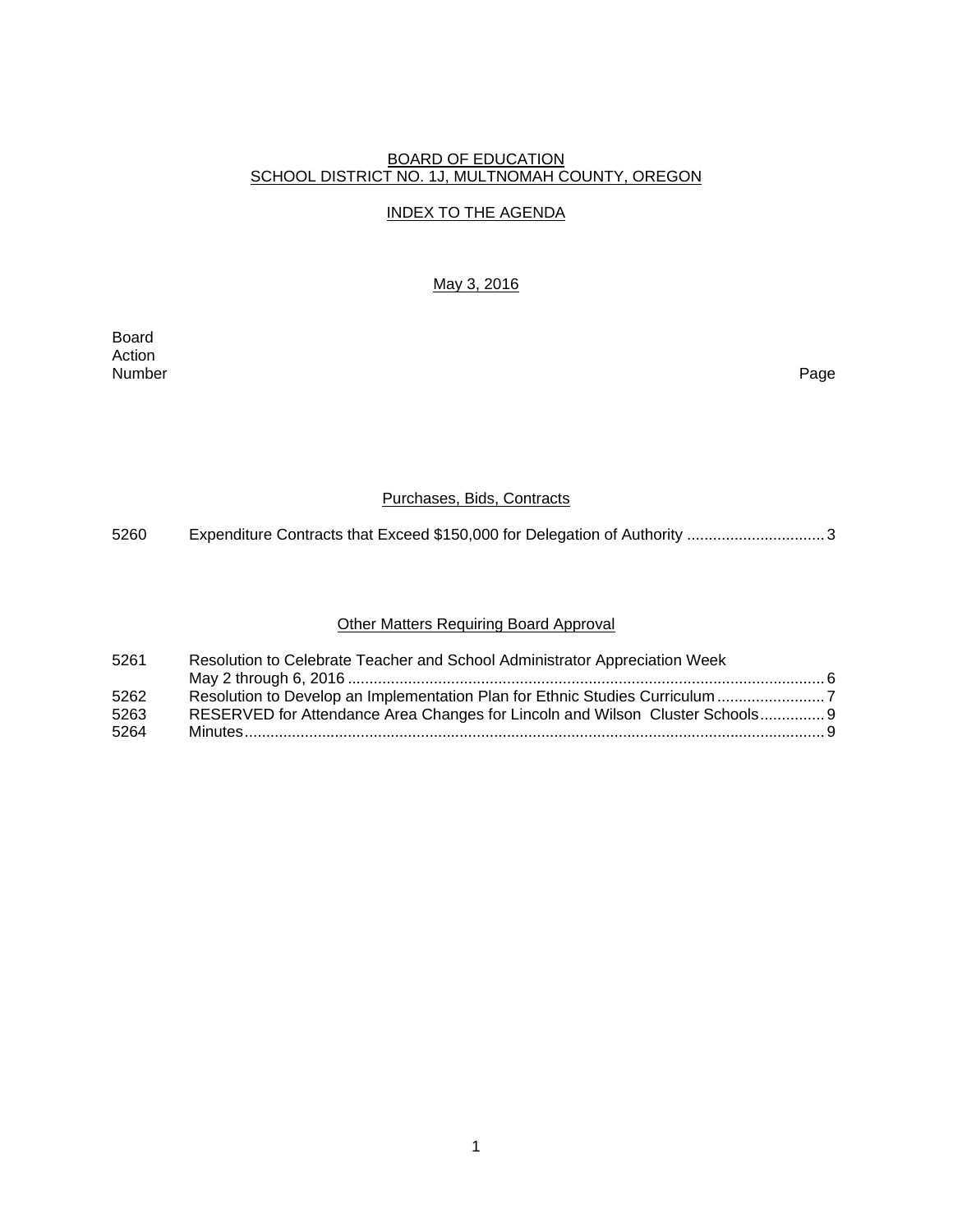### Purchases, Bids, Contracts

The Superintendent RECOMMENDS adoption of the following item:

Resolution 5260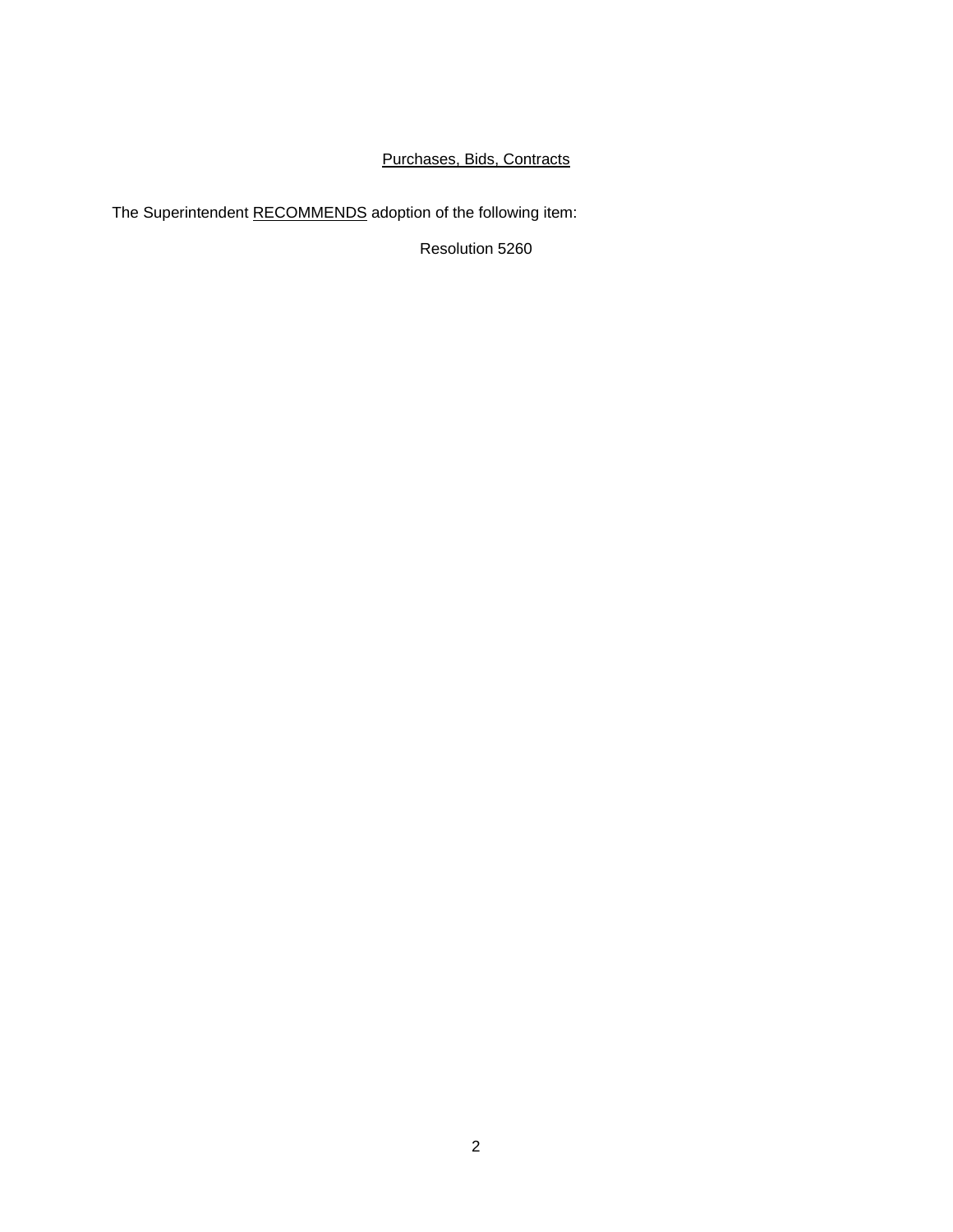#### **RESOLUTION No. 5260**

#### Expenditure Contracts that Exceed \$150,000 for Delegation of Authority

#### **RECITAL**

Portland Public Schools ("District") Public Contracting Rules PPS-45-0200 ("Authority to Approve District Contracts; Delegation of Authority to Superintendent") requires the Board of Education ("Board") enter into contracts and approve payment for products, materials, supplies, capital outlay, equipment, and services whenever the total amount exceeds \$150,000 per contract, excepting settlement or real property agreements. Contracts meeting this criterion are listed below.

#### **RESOLUTION**

The Superintendent recommends that the Board approve these contracts. The Board accepts this recommendation and by this resolution authorizes the Deputy Clerk to enter into agreements in a form approved by General Counsel for the District.

 $\top$ 

| <b>Contractor</b>                                          | Contract<br><b>Term</b>                                                                    | <b>Contract Type</b>                       | <b>Description of Services</b>                                                                                                                                                                                                                                                                                                                    | Contract<br>Amount                                                                | Responsible<br>Administrator,<br><b>Funding Source</b> |
|------------------------------------------------------------|--------------------------------------------------------------------------------------------|--------------------------------------------|---------------------------------------------------------------------------------------------------------------------------------------------------------------------------------------------------------------------------------------------------------------------------------------------------------------------------------------------------|-----------------------------------------------------------------------------------|--------------------------------------------------------|
| Experis US, Inc.                                           | 5/4/16<br>through<br>6/30/17<br>Option to<br>renew<br>annually<br>through<br>4/30/2021     | <b>Personal Services</b><br>PS 62873       | District-wide: Temporary<br>Staffing Services on an as<br>needed basis. Maximum<br>contract term through<br>6/30/2021.<br>RFP 2015-1992                                                                                                                                                                                                           | Original Term<br>\$600,000<br>\$3,000,000 over<br>maximum<br>contract term        | J. Klein<br>Various based on<br>usage                  |
| Roth Staffing dba<br><b>Ultimate Staffing</b><br>Companies | 5/4/16<br>through<br>6/30/17<br>Option to<br>renew<br>annually<br>through<br>4/30/2021     | <b>Personal Services</b><br>PS 62876       | District-wide: Temporary<br>Staffing Services on an as<br>needed basis. Maximum<br>contract term through<br>6/30/2021.<br>RFP 2015-1992                                                                                                                                                                                                           | <b>Original Term</b><br>\$600,000<br>\$3,000,000 over<br>maximum<br>contract term | J. Klein<br>Various based on<br>usage                  |
| Micro Computer<br>Systems, Inc. dba<br>MicroK12            | 5/4/2016<br>through<br>12/31/2016<br>Option to<br>renew<br>annually<br>through<br>5/3/2021 | Cooperative<br>Agreement<br>COA 62787      | District-wide Educational<br>Technology including:<br>Chromebooks, wireless<br>devices, and related equipment<br>(peripherals, accessories, carts<br>and stands) with pre-delivery<br>services on an as-needed<br>basis. Maximum contract term<br>through 5/3/2021.<br>Lead Agency: Educational<br>Service District 112,<br>Vancouver, Washington | Original Term<br>\$1,000,000<br>\$5,000,000 over<br>maximum<br>contract term      | J. Klein<br>Various based on<br>usage                  |
| Keystone Contracting,<br>Inc.                              | 5/4/2016<br>through<br>4/30/2018<br>Option to<br>renew<br>annually<br>through<br>4/30/2023 | Services<br>S 62853                        | District-wide Hazardous<br><b>Materials Abatement Services</b><br>on an as needed basis.<br>Maximum contract term through<br>4/30/2023.<br>RFPQ 2015-2047                                                                                                                                                                                         | Original Term<br>\$200,000<br>\$700,000 over<br>maximum<br>contract term          | T. Magliano<br>Various based on<br>usage<br>Dept. 5597 |
| Hydro-Temp<br>Mechanical, Inc.                             | 5/4/2016<br>through<br>12/31/2016                                                          | Construction<br><b>Services</b><br>C 62896 | BESC: Replace critical HVAC<br>component - cooling tower #3<br>ITB 2015-2049                                                                                                                                                                                                                                                                      | \$284,400                                                                         | T. Magliano<br>Fund 438 & 404<br>Dept. 5597            |

#### **NEW CONTRACTS**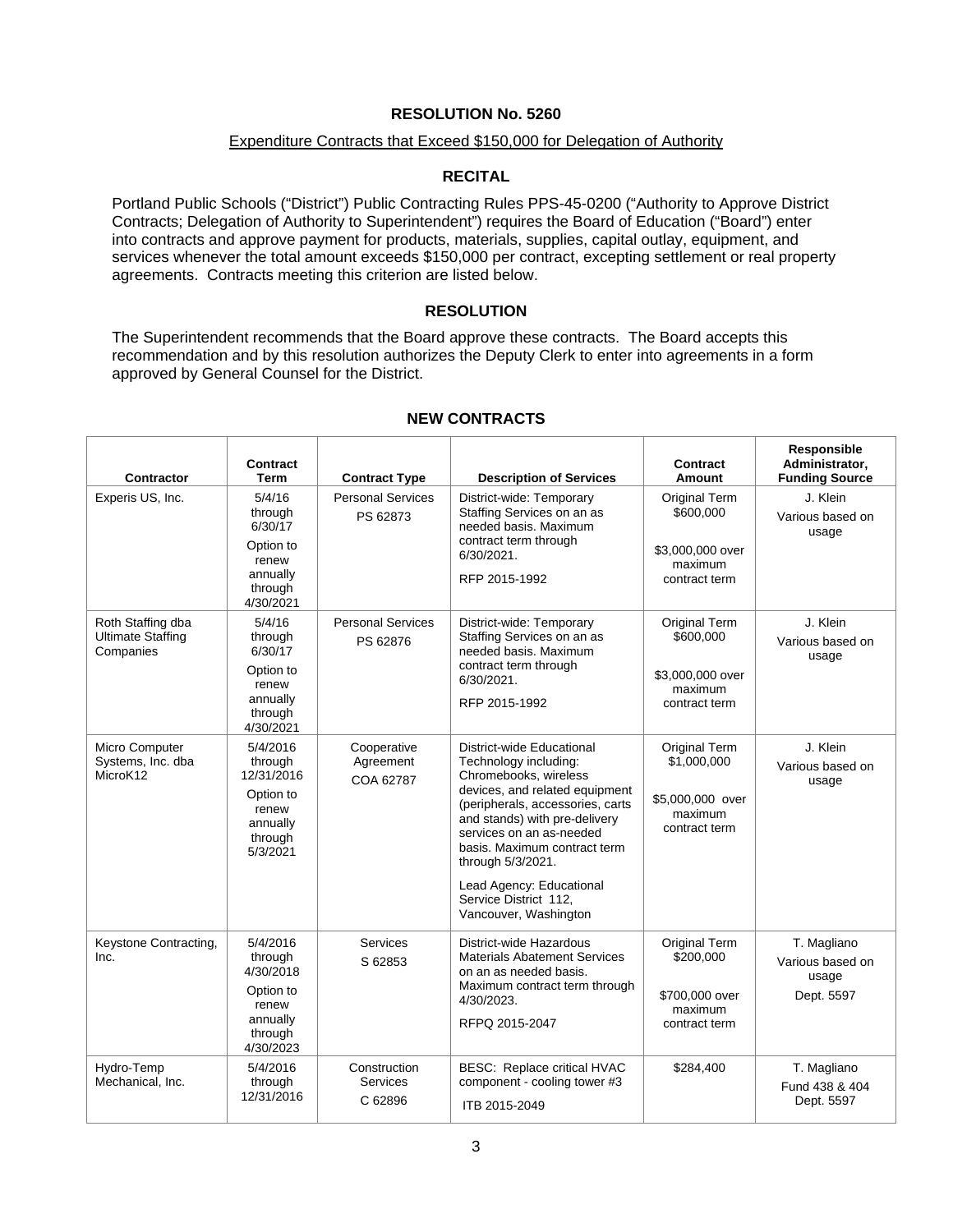### **NEW INTERGOVERNMENTAL AGREEMENTS ("IGAs")**

No New IGAs

### **AMENDMENTS TO EXISTING CONTRACTS**

No New Amendments

*Y. Awwad*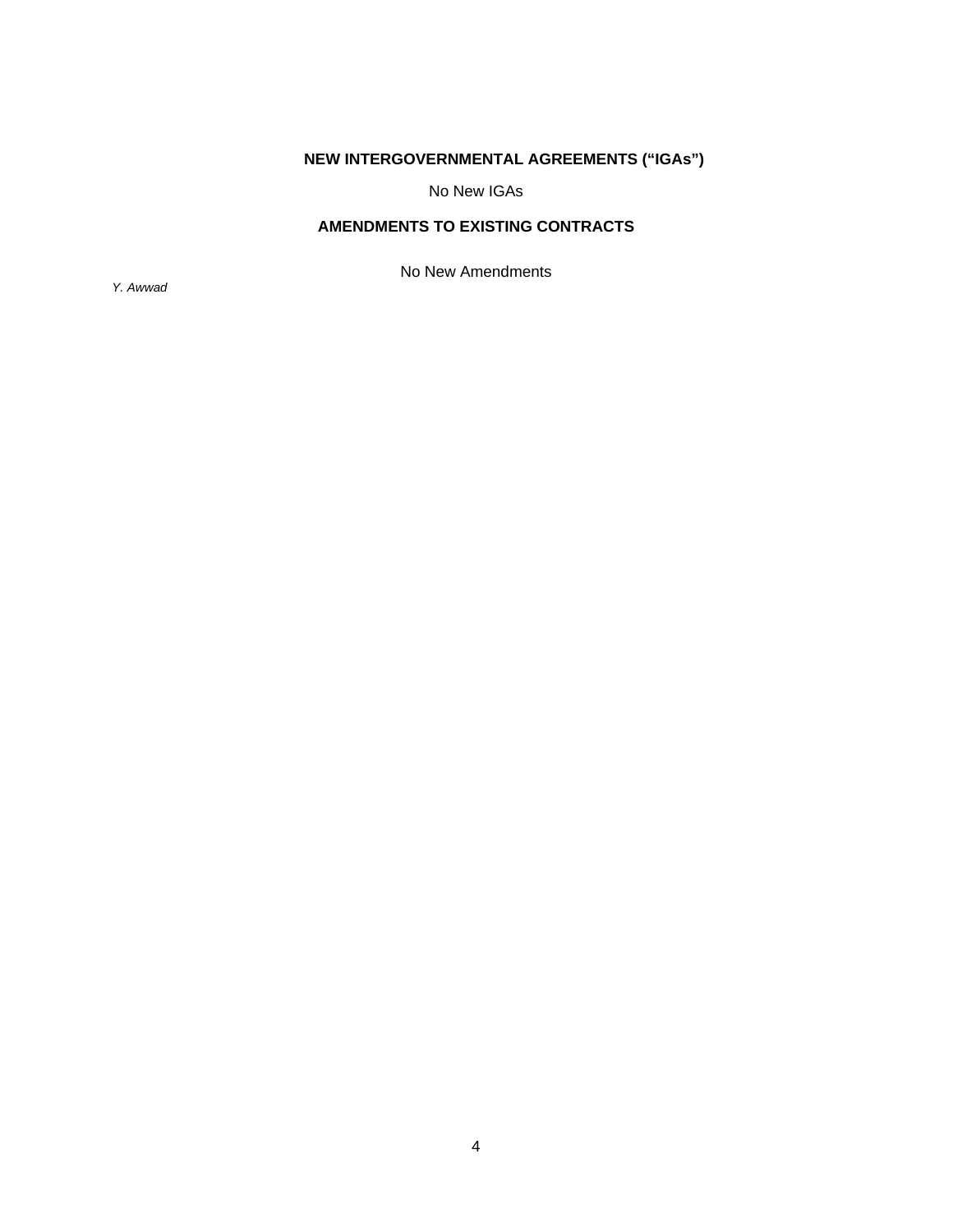### **Other Matters Requiring Board Approval**

The Superintendent RECOMMENDS adoption of the following items:

Resolutions 5261 through 5264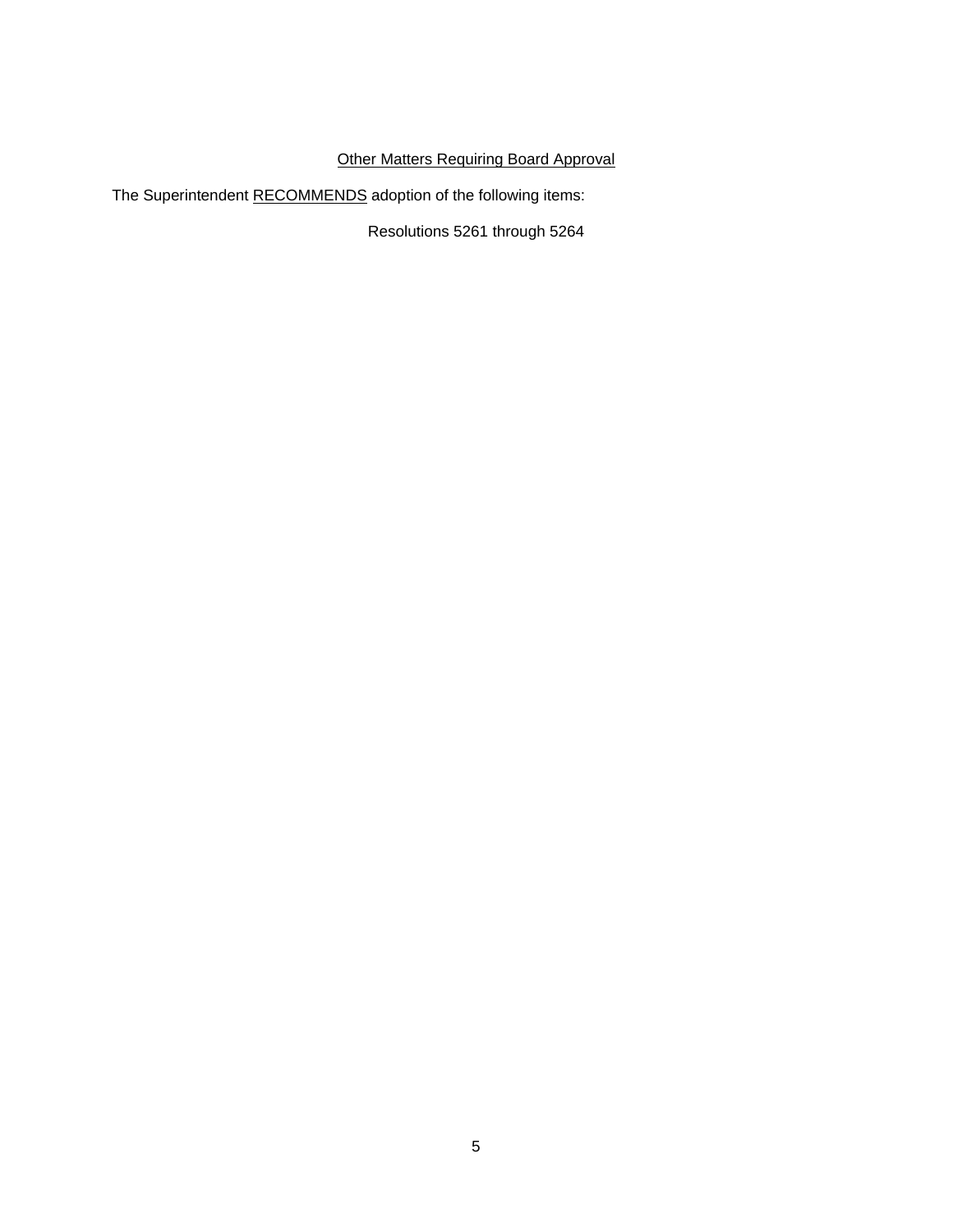#### **RESOLUTION No. 5261**

#### Resolution to Celebrate Teacher and School Administrator Appreciation Week May 2 through 6, 2016

#### **RECITALS**

- A. Approximately 3,000 Portland Public Schools administrators, teachers and professional educators, through their expertise and passion, prepare the 48,000 students in Portland Public Schools to succeed in college and career and to become responsible members of our community.
- B. The Board of Education acknowledges the daily work of our administrators and teachers for their commitment to excellence in education for all students of Portland Public Schools.
- C. Every day, PPS administrators and teachers challenge students through engaging and rigorous curriculum and instruction that is relevant to their lives, sparks their interests and helps them to reach their potential.
- D. Every day, administrators and teachers build relationship with students and families to develop teamwork and collaboration that supports active, engaged learners in school and at home.
- E. Every day, administrators and teachers connect with colleagues and administrators to review and sharpen their practice and to find solutions that meet the needs of all students and learning challenges.
- F. Every day, administrators and teachers reach outside the classroom to build relationships with community partners that create vibrant and productive learning environments.

#### **RESOLUTION**

The Portland Board of Education declares May 2 through 6, 2016 Teacher and School Administrator Appreciation Week in recognition and appreciation of their dedicated efforts to ensure the success of students in Portland Public Schools.

*S. Murray*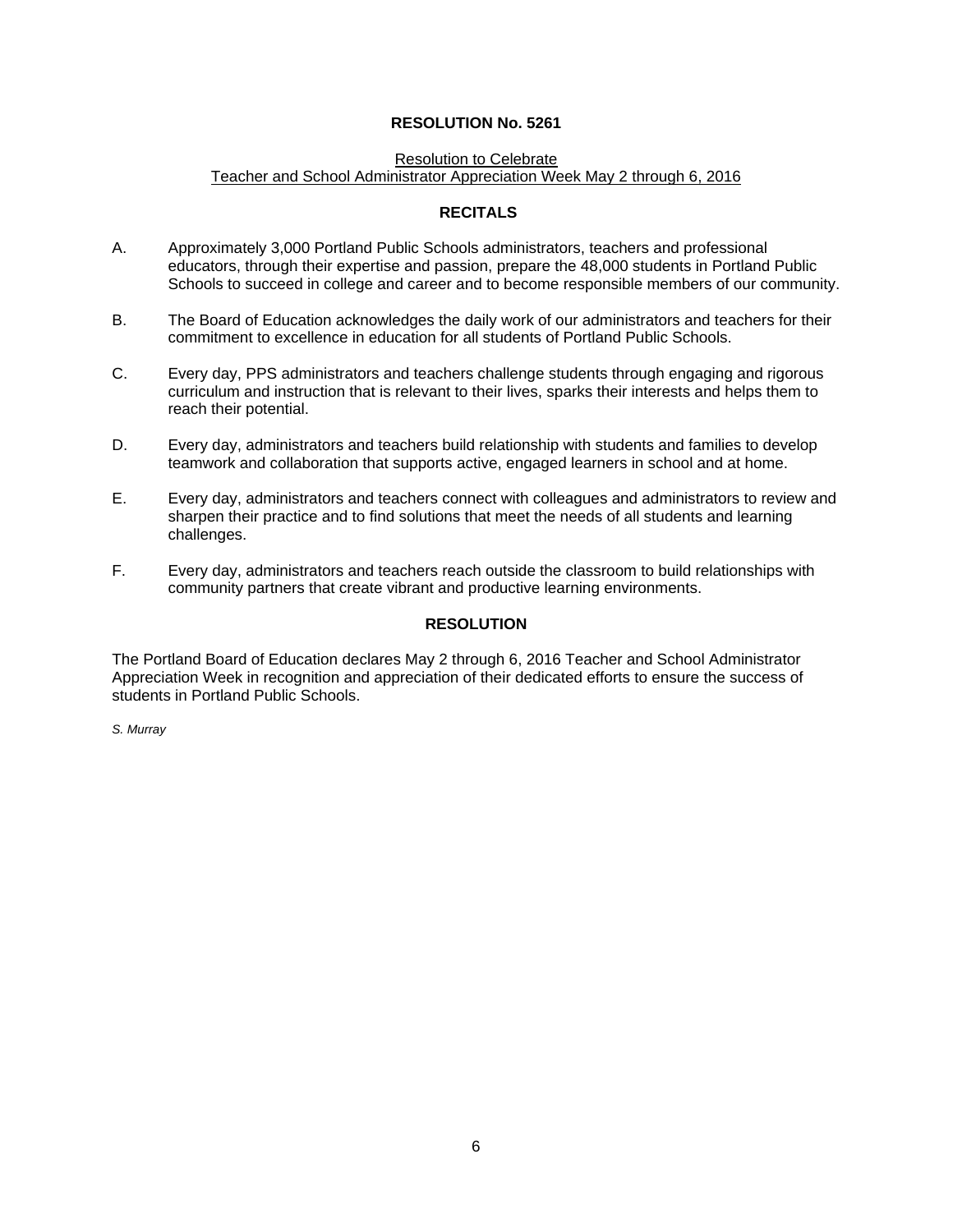#### **RESOLUTION No. 5262**

#### Resolution to Develop an Implementation Plan for Ethnic Studies Curriculum

#### **RECITALS**

A. Throughout this school year, the ALLY students from the Asian Pacific American Network of Oregon (APANO) have testified at Board Meetings regarding the importance of developing an ethnic studies curriculum within every high school in Portland Public Schools. On April 19, 2016, the ALLY students presented to the Board of Education's Teaching and Learning Committee and provided a resolution that is provided, in part, below:

> *Portland Public High Schools' overall student body was made up of 46% students of color in the 2014-2015 school year, while the student bodies of Benson, Franklin, Jefferson, Madison and Roosevelt High Schools were all half or more students of color. Yet the achievement gap persists for students of color in key outcomes connected to student*  engagement, including chronic absenteeism, suspension and expulsion rates, credit *accumulation and graduation. In 2013-2014, the gap in graduation rates remained over 10%, from 64.1% for students of color compared to 75.5% for White students.*

> *On June 13, 2011, in Resolution No. 4459, Portland Public Schools' Board unanimously adopted the PPS Racial Educational Equity Policy. This resolution lists closing the achievement gap between White students and students of color, while raising achievement for all students, as the top priority of the Board, Superintendent and all district staff. The policy explicitly locates the responsibility for changing these disparities with the district, not students, and commits to PPS "significantly chang[ing] its practices in order to achieve and maintain racial equity in education." This includes a commitment that:*

*i.* "The District shall provide every student with equitable access to high quality and culturally relevant instruction, curriculum, support, facilities and other *educational resources, even when this means differentiating resources to accomplish this goal.."1*

*As part of the adoption of the Racial Educational Equity Policy, the District identified four areas that require significant investment and attention in order to achieve racial equity. The first, Culturally Responsive Teaching & Learning, states, "we must provide students of color with rigorous, culturally responsive, and engaging learning environments which accelerate their academic achievement and personal growth." The second, Culturally Responsive Workforce, affirms that, "If our workforce mirrors the student & family population we serve, then our organization will be better able to provide role models for students of color, better understand the needs of our students and families of color, and make better decisions for our families and students of color. Increasing the racial, ethnic, and linguistic diversity of our organization increases the cultural responsiveness of our organization."2*

*Providing and expanding ethnic studies courses is promoted in a set of policy recommendations to eliminate racial disparities, developed by Dr. Ann Curry Stevens, Analucia Lopezrevorido and Dana Peters, prepared for the Eliminating Disparities Collaborative of the All Hands Raised Partnership, of which Portland Public Schools is a member. The following four policy solutions are explicitly recommended:* 

<sup>1</sup> *"Portland Public Schools Racial Educational Equity Policy." Portland Public Schools. http://www.pps.k12.or.us/files/equity/PPS\_Equity\_Policy.pdf 2*

 *<sup>&</sup>quot;PPS Equity Plan." Portland Public Schools. http://www.pps.k12.or.us/equity-initiative/8558.htm*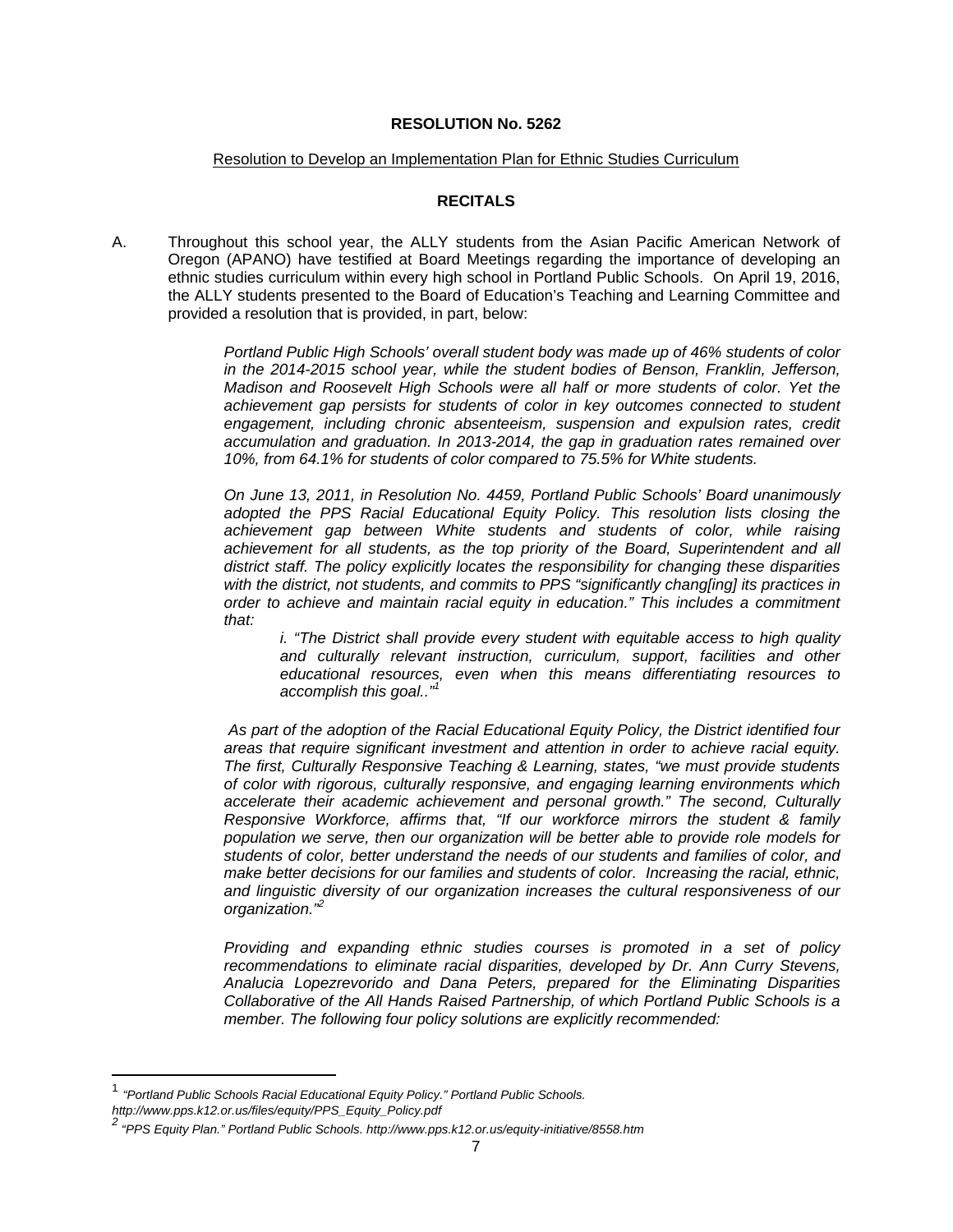*i. Require curriculum to be available in all schools that affirms and centers the contributions of all students' heritage to the fabric of the USA. ii. Provide curriculum and school climate that affirms the ethnic and cultural identity of* 

*students of color.* 

*iii. Assign strong teachers to ethnic studies courses. iv. Expand offerings of ethnic studies courses.3*

*Research on the impact of ethnic studies curriculum has found that students of all races benefit academically and socially. A study based on Tucson's Mexican American Studies Program demonstrated improvement for enrolled students on homework completion and standardized test scores, as well as higher graduation rates compared to non-enrolled students. Other studies have demonstrated improved literacy skills and student engagement due to participation in ethnic studies programs.<sup>3</sup>*

B. As part of their resolution, the ALLY students requested the following:

*Portland Public Schools…form an oversight committee made up of staff, students, teachers and community partners, which will be co-chaired by an APANO leader. The role of this committee [would] be to consult students, teachers and community members, in the development of an ethnic studies program to be implemented across all PPS high schools as an elective, that*  [would] (a) incorporate and prioritize proficiency-based learning; and (b) focus on history, culture, *and US social movements of, people of color, emigrant, and LGBTQ communities.* 

*This summer Portland Public Schools… form an ethnic studies student advisory council made up of 5 Portland Public High School students of color. A portion of students from the advisory council*  [would] support the development of an ethnic studies curriculum with assistance from school staff, *teachers, and community members. These students [would] be compensated for their work for 10 hours/week each for 8 weeks during the summer.* 

*Portland Public Schools will establish a timeline, as outlined below, for the development and implementation of the ethnic studies program:* 

*-Year 1 creation of the ethnic studies oversight committee and student advisory council to work on and develop an ethnic studies curriculum and teacher training -Year 2 pilot at least 1 new ethnic studies classes as an elective in every Portland Public High School that doesn't already have an ethnic studies class -By Year 4 assess the need to update/revise other Social Studies curriculum and prepare a plan to extend this work to the Middle Schools.* 

C. At their April 19, 2016 meeting, the Teaching and Learning Committee voted 3-0 to support the concept of the development and implementation of ethnic studies curriculum within the social studies program in every Portland Public high school within four years and to direct staff to prepare an implementation plan.

 $^3$  Curry-Stevens, A., Lopezrevorido, A. & Peters, D. (2013). Policies to eliminate racial disparities in education: A literature review. Portland, OR: Center to Advance Racial Equity, Portland State University, 44-46.